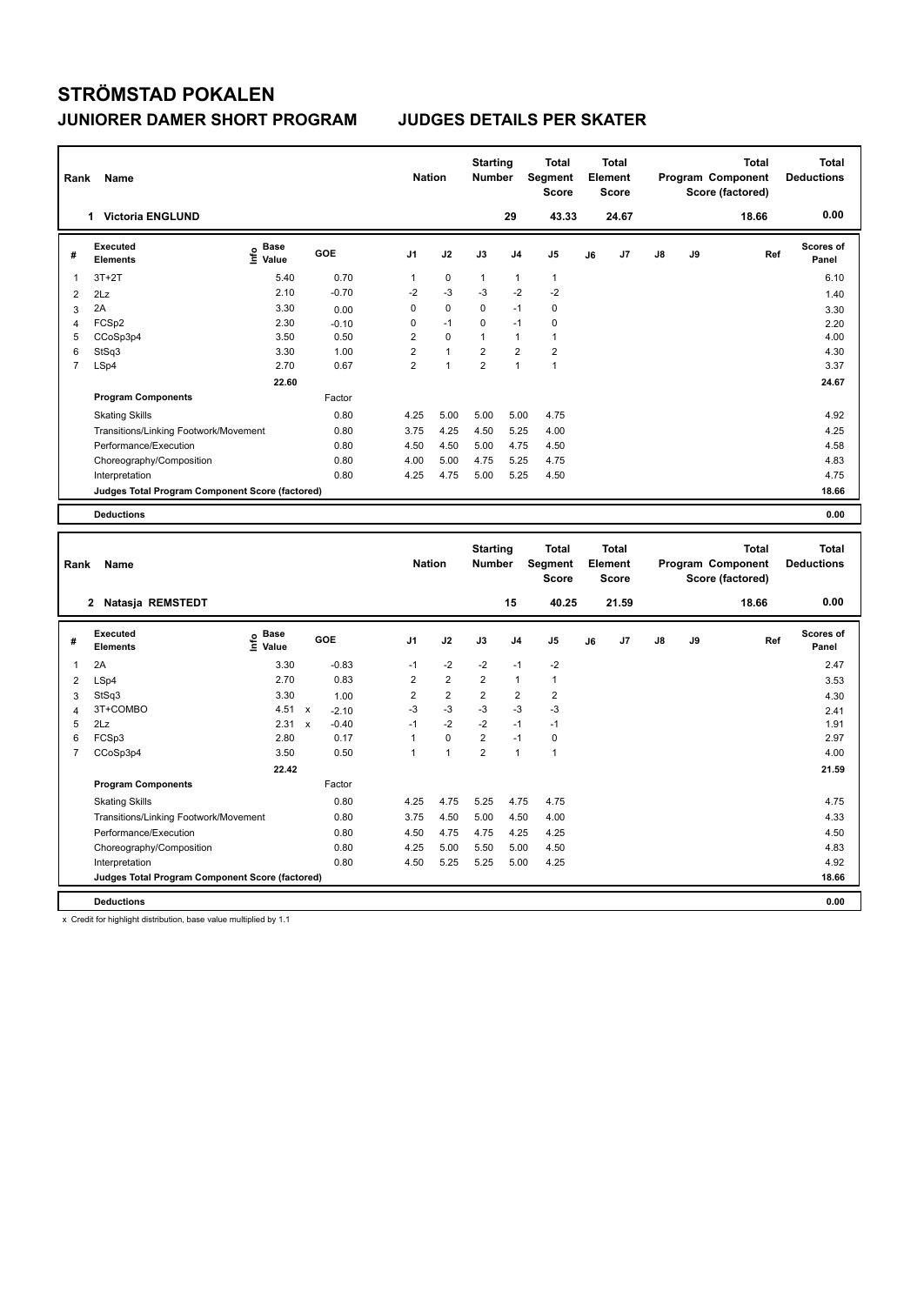| Rank | Name                                            |      |                      |                           |         | <b>Nation</b>  |              | <b>Starting</b><br><b>Number</b> |                | <b>Total</b><br>Segment<br><b>Score</b> |    | <b>Total</b><br>Element<br><b>Score</b> |               |    | Total<br>Program Component<br>Score (factored) | Total<br><b>Deductions</b> |
|------|-------------------------------------------------|------|----------------------|---------------------------|---------|----------------|--------------|----------------------------------|----------------|-----------------------------------------|----|-----------------------------------------|---------------|----|------------------------------------------------|----------------------------|
|      | Elin SIEVERT<br>3                               |      |                      |                           |         |                |              |                                  | 26             | 36.48                                   |    | 20.04                                   |               |    | 17.44                                          | 1.00                       |
| #    | Executed<br><b>Elements</b>                     | lnfo | <b>Base</b><br>Value | <b>GOE</b>                |         | J <sub>1</sub> | J2           | J3                               | J <sub>4</sub> | J <sub>5</sub>                          | J6 | J7                                      | $\mathsf{J}8$ | J9 | Ref                                            | Scores of<br>Panel         |
| 1    | 3S<<+COMBO                                      | <<   | 1.30                 |                           | $-0.60$ | $-3$           | $-3$         | $-3$                             | -3             | $-3$                                    |    |                                         |               |    |                                                | 0.70                       |
| 2    | 2A                                              |      | 3.30                 |                           | 0.50    | 1              | $\mathbf{1}$ | $\mathbf{1}$                     | $\mathbf{1}$   | $\overline{2}$                          |    |                                         |               |    |                                                | 3.80                       |
| 3    | FCSp4                                           |      | 3.20                 |                           | 0.33    |                | $\mathbf 0$  |                                  | $\mathbf 0$    | 1                                       |    |                                         |               |    |                                                | 3.53                       |
| 4    | StSq3                                           |      | 3.30                 |                           | 0.50    | 0              | $\mathbf{1}$ | 1                                | $\mathbf{1}$   | 1                                       |    |                                         |               |    |                                                | 3.80                       |
| 5    | CCoSp3p4                                        |      | 3.50                 |                           | 0.50    | $\mathbf{1}$   | $\mathbf 0$  |                                  | $\mathbf{1}$   | $\mathbf{1}$                            |    |                                         |               |    |                                                | 4.00                       |
| 6    | 2Lz                                             |      | 2.31                 | $\boldsymbol{\mathsf{x}}$ | $-0.50$ | $-1$           | $-2$         | $-2$                             | $-2$           | $-1$                                    |    |                                         |               |    |                                                | 1.81                       |
| 7    | LSp3                                            |      | 2.40                 |                           | 0.00    | 0              | $\pmb{0}$    | $-1$                             | $\mathbf 0$    | 0                                       |    |                                         |               |    |                                                | 2.40                       |
|      |                                                 |      | 19.31                |                           |         |                |              |                                  |                |                                         |    |                                         |               |    |                                                | 20.04                      |
|      | <b>Program Components</b>                       |      |                      |                           | Factor  |                |              |                                  |                |                                         |    |                                         |               |    |                                                |                            |
|      | <b>Skating Skills</b>                           |      |                      |                           | 0.80    | 4.25           | 5.00         | 4.50                             | 4.75           | 4.50                                    |    |                                         |               |    |                                                | 4.58                       |
|      | Transitions/Linking Footwork/Movement           |      |                      |                           | 0.80    | 3.50           | 4.50         | 4.00                             | 5.00           | 3.75                                    |    |                                         |               |    |                                                | 4.08                       |
|      | Performance/Execution                           |      |                      |                           | 0.80    | 3.75           | 5.00         | 4.25                             | 4.50           | 4.25                                    |    |                                         |               |    |                                                | 4.33                       |
|      | Choreography/Composition                        |      |                      |                           | 0.80    | 3.50           | 5.00         | 4.50                             | 5.00           | 4.25                                    |    |                                         |               |    |                                                | 4.58                       |
|      | Interpretation                                  |      |                      |                           | 0.80    | 3.50           | 4.75         | 4.00                             | 5.00           | 4.00                                    |    |                                         |               |    |                                                | 4.25                       |
|      | Judges Total Program Component Score (factored) |      |                      |                           |         |                |              |                                  |                |                                         |    |                                         |               |    |                                                | 17.44                      |
|      | <b>Deductions</b>                               |      |                      | Falls:                    | $-1.00$ |                |              |                                  |                |                                         |    |                                         |               |    |                                                | $-1.00$                    |

<< Downgraded jump x Credit for highlight distribution, base value multiplied by 1.1 ! Not clear edge

| Rank           | Name                                            |                                  |                   | <b>Nation</b>  |                | <b>Starting</b><br><b>Number</b> |                | <b>Total</b><br>Segment<br><b>Score</b> |    | <b>Total</b><br>Element<br><b>Score</b> |               |    | <b>Total</b><br>Program Component<br>Score (factored) | <b>Total</b><br><b>Deductions</b> |
|----------------|-------------------------------------------------|----------------------------------|-------------------|----------------|----------------|----------------------------------|----------------|-----------------------------------------|----|-----------------------------------------|---------------|----|-------------------------------------------------------|-----------------------------------|
|                | 4 Nora FALK                                     |                                  |                   |                |                |                                  | 3              | 35.52                                   |    | 20.20                                   |               |    | 16.32                                                 | 1.00                              |
| #              | Executed<br><b>Elements</b>                     | <b>Base</b><br>e Base<br>⊑ Value | GOE               | J <sub>1</sub> | J2             | J3                               | J <sub>4</sub> | J5                                      | J6 | J <sub>7</sub>                          | $\mathsf{J}8$ | J9 | Ref                                                   | <b>Scores of</b><br>Panel         |
| 1              | 2A                                              | 3.30                             | $-1.50$           | $-3$           | $-3$           | $-3$                             | $-3$           | $-3$                                    |    |                                         |               |    |                                                       | 1.80                              |
| 2              | $3T+2T$                                         | 5.40                             | 0.00              | $\Omega$       | $\mathbf 0$    | 0                                | 0              | 0                                       |    |                                         |               |    |                                                       | 5.40                              |
| 3              | 2Lz                                             | 2.10                             | $-0.60$           | $-2$           | $-3$           | $-2$                             | $-2$           | $-2$                                    |    |                                         |               |    |                                                       | 1.50                              |
| 4              | FCSp3                                           | 2.80                             | $-0.30$           | $-1$           | $-2$           | $-1$                             | $-1$           | 0                                       |    |                                         |               |    |                                                       | 2.50                              |
| 5              | StSq2                                           | 2.60                             | 0.50              |                | $\overline{2}$ | $-1$                             | $\mathbf{1}$   | 1                                       |    |                                         |               |    |                                                       | 3.10                              |
| 6              | LSp3                                            | 2.40                             | 0.50              |                | $\mathbf{1}$   | 1                                | $\mathbf{1}$   | 0                                       |    |                                         |               |    |                                                       | 2.90                              |
| $\overline{7}$ | CCoSp3p3                                        | 3.00                             | 0.00              | $\Omega$       | $\Omega$       | $\Omega$                         | $\Omega$       | 0                                       |    |                                         |               |    |                                                       | 3.00                              |
|                |                                                 | 21.60                            |                   |                |                |                                  |                |                                         |    |                                         |               |    |                                                       | 20.20                             |
|                | <b>Program Components</b>                       |                                  | Factor            |                |                |                                  |                |                                         |    |                                         |               |    |                                                       |                                   |
|                | <b>Skating Skills</b>                           |                                  | 0.80              | 3.75           | 4.75           | 4.25                             | 4.25           | 4.50                                    |    |                                         |               |    |                                                       | 4.33                              |
|                | Transitions/Linking Footwork/Movement           |                                  | 0.80              | 2.75           | 4.50           | 4.00                             | 4.25           | 4.00                                    |    |                                         |               |    |                                                       | 4.08                              |
|                | Performance/Execution                           |                                  | 0.80              | 3.25           | 4.75           | 3.75                             | 4.00           | 4.25                                    |    |                                         |               |    |                                                       | 4.00                              |
|                | Choreography/Composition                        |                                  | 0.80              | 3.00           | 5.00           | 4.00                             | 3.50           | 4.25                                    |    |                                         |               |    |                                                       | 3.92                              |
|                | Interpretation                                  |                                  | 0.80              | 3.00           | 5.00           | 4.25                             | 4.00           | 4.00                                    |    |                                         |               |    |                                                       | 4.08                              |
|                | Judges Total Program Component Score (factored) |                                  |                   |                |                |                                  |                |                                         |    |                                         |               |    |                                                       | 16.32                             |
|                | <b>Deductions</b>                               |                                  | Falls:<br>$-1.00$ |                |                |                                  |                |                                         |    |                                         |               |    |                                                       | $-1.00$                           |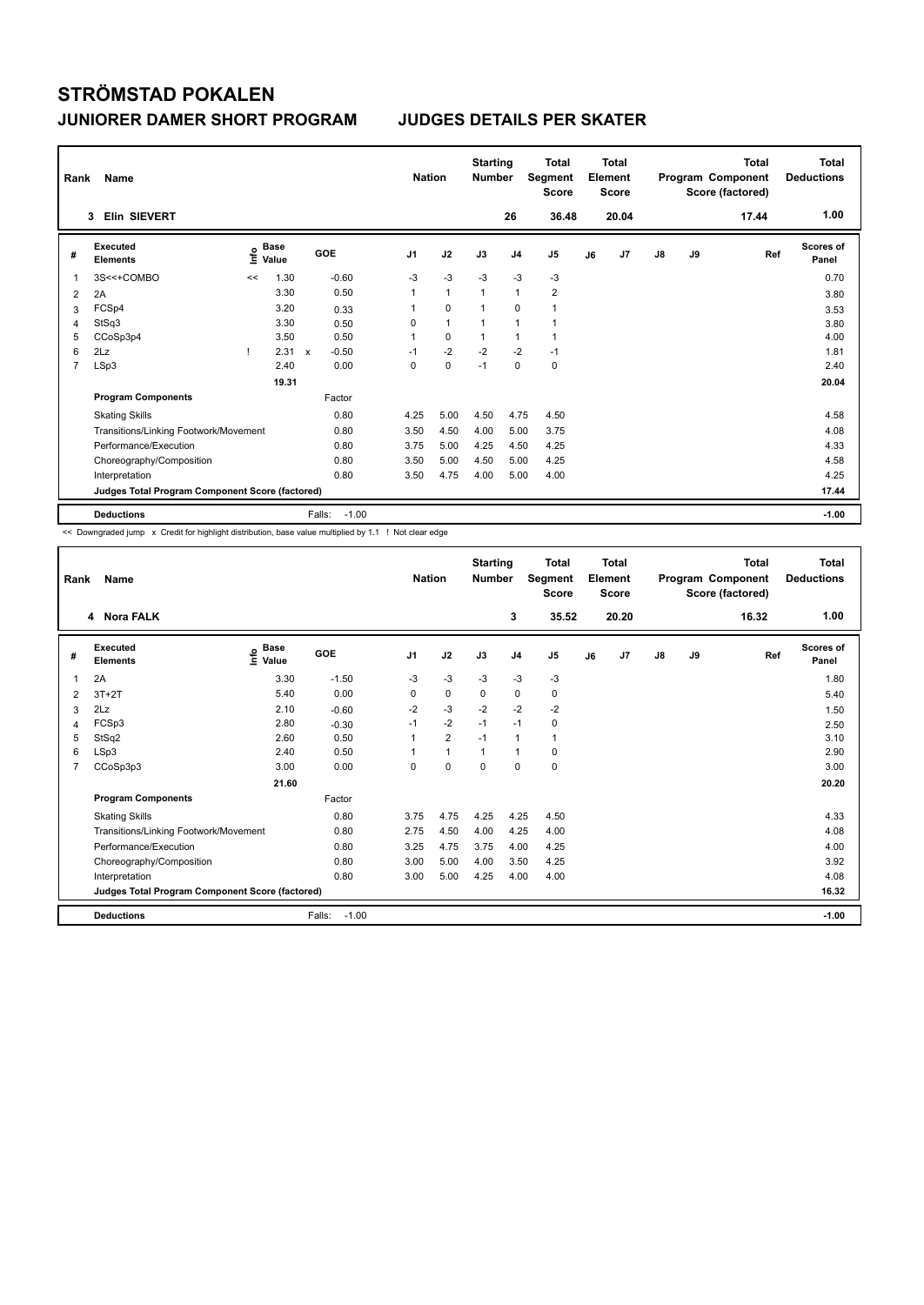| Rank           | <b>Name</b>                                     |      |                      |              |         |                | <b>Nation</b>  | <b>Starting</b><br><b>Number</b> |                | <b>Total</b><br>Segment<br><b>Score</b> |    | <b>Total</b><br>Element<br><b>Score</b> |               |    | <b>Total</b><br>Program Component<br>Score (factored) | <b>Total</b><br><b>Deductions</b> |
|----------------|-------------------------------------------------|------|----------------------|--------------|---------|----------------|----------------|----------------------------------|----------------|-----------------------------------------|----|-----------------------------------------|---------------|----|-------------------------------------------------------|-----------------------------------|
|                | <b>Tilda ALTERYD</b><br>5.                      |      |                      |              |         |                |                |                                  | 23             | 34.47                                   |    | 17.61                                   |               |    | 16.86                                                 | 0.00                              |
| #              | Executed<br><b>Elements</b>                     | lnfo | <b>Base</b><br>Value | GOE          |         | J <sub>1</sub> | J2             | J3                               | J <sub>4</sub> | J5                                      | J6 | J7                                      | $\mathsf{J}8$ | J9 | Ref                                                   | <b>Scores of</b><br>Panel         |
| 1              | 2A<<                                            | <<   | 1.10                 |              | $-0.60$ | -3             | $-3$           | $-3$                             | -3             | -3                                      |    |                                         |               |    |                                                       | 0.50                              |
| 2              | $3S+2T$                                         |      | 5.50                 |              | $-1.17$ | $-1$           | $-2$           | $-3$                             | $-1$           | $-2$                                    |    |                                         |               |    |                                                       | 4.33                              |
| 3              | CCoSp3p3                                        |      | 3.00                 |              | 0.17    | 1              | $-1$           | 0                                | 0              | $\mathbf{1}$                            |    |                                         |               |    |                                                       | 3.17                              |
| 4              | StSq3                                           |      | 3.30                 |              | 0.67    | 2              | $\mathbf{1}$   | $\overline{1}$                   | $\mathbf{1}$   | $\overline{2}$                          |    |                                         |               |    |                                                       | 3.97                              |
| 5              | 2Lz                                             |      | 2.31                 | $\mathbf{x}$ | $-0.30$ | $-1$           | $-1$           | $-2$                             | $-1$           | 0                                       |    |                                         |               |    |                                                       | 2.01                              |
| 6              | FCSp1V1                                         |      | 1.30                 |              | $-0.40$ | 0              | $-2$           | $-1$                             | $-2$           | $-1$                                    |    |                                         |               |    |                                                       | 0.90                              |
| $\overline{7}$ | LSp3                                            |      | 2.40                 |              | 0.33    | 1              | $\overline{1}$ | $\overline{1}$                   | $\mathbf 0$    | $\mathbf 0$                             |    |                                         |               |    |                                                       | 2.73                              |
|                |                                                 |      | 18.91                |              |         |                |                |                                  |                |                                         |    |                                         |               |    |                                                       | 17.61                             |
|                | <b>Program Components</b>                       |      |                      |              | Factor  |                |                |                                  |                |                                         |    |                                         |               |    |                                                       |                                   |
|                | <b>Skating Skills</b>                           |      |                      |              | 0.80    | 4.25           | 4.50           | 4.25                             | 4.50           | 4.25                                    |    |                                         |               |    |                                                       | 4.33                              |
|                | Transitions/Linking Footwork/Movement           |      |                      |              | 0.80    | 3.50           | 4.25           | 3.75                             | 3.75           | 3.75                                    |    |                                         |               |    |                                                       | 3.75                              |
|                | Performance/Execution                           |      |                      |              | 0.80    | 4.50           | 5.00           | 4.25                             | 4.25           | 4.25                                    |    |                                         |               |    |                                                       | 4.33                              |
|                | Choreography/Composition                        |      |                      |              | 0.80    | 4.00           | 4.75           | 4.00                             | 3.75           | 4.50                                    |    |                                         |               |    |                                                       | 4.17                              |
|                | Interpretation                                  |      |                      |              | 0.80    | 4.50           | 4.75           | 4.00                             | 4.75           | 4.25                                    |    |                                         |               |    |                                                       | 4.50                              |
|                | Judges Total Program Component Score (factored) |      |                      |              |         |                |                |                                  |                |                                         |    |                                         |               |    |                                                       | 16.86                             |
|                | <b>Deductions</b>                               |      |                      |              |         |                |                |                                  |                |                                         |    |                                         |               |    |                                                       | 0.00                              |

<< Downgraded jump x Credit for highlight distribution, base value multiplied by 1.1 ! Not clear edge

| Rank | Name                                            |                                  |         | <b>Nation</b>  |                      | <b>Starting</b><br><b>Number</b> |                | <b>Total</b><br>Segment<br><b>Score</b> |    | <b>Total</b><br>Element<br><b>Score</b> |               |    | <b>Total</b><br>Program Component<br>Score (factored) | <b>Total</b><br><b>Deductions</b> |
|------|-------------------------------------------------|----------------------------------|---------|----------------|----------------------|----------------------------------|----------------|-----------------------------------------|----|-----------------------------------------|---------------|----|-------------------------------------------------------|-----------------------------------|
|      | <b>Stina FREDRIKSSON</b><br>6                   |                                  |         |                |                      |                                  | 11             | 33.91                                   |    | 17.63                                   |               |    | 16.28                                                 | 0.00                              |
| #    | Executed<br><b>Elements</b>                     | <b>Base</b><br>e Base<br>⊆ Value | GOE     | J <sub>1</sub> | J2                   | J3                               | J <sub>4</sub> | J5                                      | J6 | J <sub>7</sub>                          | $\mathsf{J}8$ | J9 | Ref                                                   | <b>Scores of</b><br>Panel         |
| 1    | 2A                                              | 3.30                             | 0.00    | 0              | $\mathbf 0$          | $\mathbf{1}$                     | 0              | 0                                       |    |                                         |               |    |                                                       | 3.30                              |
| 2    | $2T+2T^*$                                       | $\star$<br>1.30                  | $-0.60$ | $-3$           | $-3$                 | $-3$                             | $-3$           | $-3$                                    |    |                                         |               |    |                                                       | 0.70                              |
| 3    | LSp4                                            | 2.70                             | 0.00    |                | $-1$                 | $\mathbf 0$                      | 0              | 0                                       |    |                                         |               |    |                                                       | 2.70                              |
| 4    | 2Lz                                             | 2.10                             | $-0.10$ | 0              | $-1$                 | 0                                | $-1$           | 0                                       |    |                                         |               |    |                                                       | 2.00                              |
| 5    | FCSp2                                           | 2.30                             | $-0.30$ | $-1$           | $-1$                 | 0                                | $-2$           | $-1$                                    |    |                                         |               |    |                                                       | 2.00                              |
| 6    | StSq2                                           | 2.60                             | 0.50    |                | $\blacktriangleleft$ | $\overline{2}$                   | $\mathbf{1}$   | 1                                       |    |                                         |               |    |                                                       | 3.10                              |
| 7    | CCoSp3p4                                        | 3.50                             | 0.33    |                | 1                    | $\Omega$                         | $\Omega$       | 1                                       |    |                                         |               |    |                                                       | 3.83                              |
|      |                                                 | 17.80                            |         |                |                      |                                  |                |                                         |    |                                         |               |    |                                                       | 17.63                             |
|      | <b>Program Components</b>                       |                                  | Factor  |                |                      |                                  |                |                                         |    |                                         |               |    |                                                       |                                   |
|      | <b>Skating Skills</b>                           |                                  | 0.80    | 4.00           | 4.50                 | 4.50                             | 4.00           | 4.25                                    |    |                                         |               |    |                                                       | 4.25                              |
|      | Transitions/Linking Footwork/Movement           |                                  | 0.80    | 3.25           | 4.25                 | 4.25                             | 3.50           | 3.50                                    |    |                                         |               |    |                                                       | 3.75                              |
|      | Performance/Execution                           |                                  | 0.80    | 4.00           | 4.50                 | 4.50                             | 3.75           | 4.00                                    |    |                                         |               |    |                                                       | 4.17                              |
|      | Choreography/Composition                        |                                  | 0.80    | 3.50           | 4.50                 | 4.75                             | 4.00           | 4.00                                    |    |                                         |               |    |                                                       | 4.17                              |
|      | Interpretation                                  |                                  | 0.80    | 3.75           | 4.25                 | 4.25                             | 4.00           | 3.50                                    |    |                                         |               |    |                                                       | 4.00                              |
|      | Judges Total Program Component Score (factored) |                                  |         |                |                      |                                  |                |                                         |    |                                         |               |    |                                                       | 16.28                             |
|      | <b>Deductions</b>                               |                                  |         |                |                      |                                  |                |                                         |    |                                         |               |    |                                                       | 0.00                              |

\* Invalid element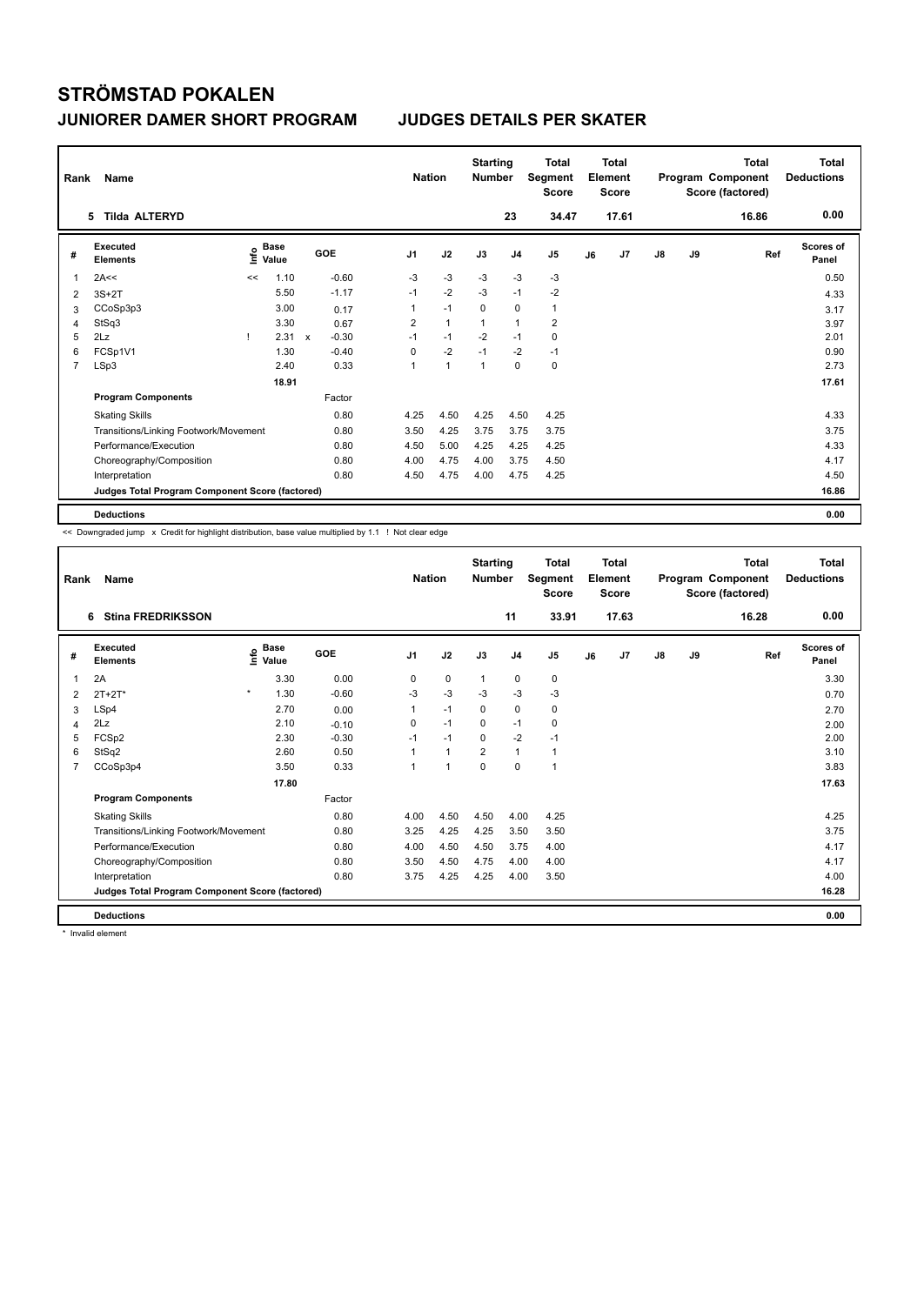| Rank           | Name                                            |      |                      |              |         |                | <b>Nation</b> | <b>Starting</b><br><b>Number</b> |                | <b>Total</b><br>Segment<br><b>Score</b> |    | <b>Total</b><br>Element<br><b>Score</b> |               |    | <b>Total</b><br>Program Component<br>Score (factored) | <b>Total</b><br><b>Deductions</b> |
|----------------|-------------------------------------------------|------|----------------------|--------------|---------|----------------|---------------|----------------------------------|----------------|-----------------------------------------|----|-----------------------------------------|---------------|----|-------------------------------------------------------|-----------------------------------|
|                | <b>Eszter SZOMBATHELYI</b><br>7                 |      |                      |              |         |                |               |                                  | 14             | 33.85                                   |    | 19.07                                   |               |    | 14.78                                                 | 0.00                              |
| #              | Executed<br><b>Elements</b>                     | lnfo | <b>Base</b><br>Value | GOE          |         | J <sub>1</sub> | J2            | J3                               | J <sub>4</sub> | J <sub>5</sub>                          | J6 | J <sub>7</sub>                          | $\mathsf{J}8$ | J9 | Ref                                                   | Scores of<br>Panel                |
| $\mathbf{1}$   | $2F+3T<<$                                       | <<   | 3.20                 |              | $-0.90$ | -3             | $-3$          | $-3$                             | -3             | -3                                      |    |                                         |               |    |                                                       | 2.30                              |
| 2              | 2Lz                                             |      | 2.10                 |              | $-0.10$ | 0              | $-1$          | $-1$                             | 0              | 0                                       |    |                                         |               |    |                                                       | 2.00                              |
| 3              | LSp3                                            |      | 2.40                 |              | 0.00    | 0              | $\mathbf 0$   | 0                                | $\mathbf 0$    | 0                                       |    |                                         |               |    |                                                       | 2.40                              |
| $\overline{4}$ | 2A                                              |      | 3.63                 | $\mathsf{x}$ | 0.00    | $-1$           | 0             | 0                                | 0              | 0                                       |    |                                         |               |    |                                                       | 3.63                              |
| 5              | CCoSp3p4                                        |      | 3.50                 |              | 0.17    | 1              | 0             | $-1$                             | 0              | 1                                       |    |                                         |               |    |                                                       | 3.67                              |
| 6              | StSq2                                           |      | 2.60                 |              | 0.17    | 1              | $\mathbf 0$   | 0                                | $\mathbf 0$    | $\mathbf{1}$                            |    |                                         |               |    |                                                       | 2.77                              |
| $\overline{7}$ | FCSp2                                           |      | 2.30                 |              | 0.00    | 0              | $\mathbf 0$   | $\mathbf 0$                      | $-1$           | $\mathbf 0$                             |    |                                         |               |    |                                                       | 2.30                              |
|                |                                                 |      | 19.73                |              |         |                |               |                                  |                |                                         |    |                                         |               |    |                                                       | 19.07                             |
|                | <b>Program Components</b>                       |      |                      |              | Factor  |                |               |                                  |                |                                         |    |                                         |               |    |                                                       |                                   |
|                | <b>Skating Skills</b>                           |      |                      |              | 0.80    | 3.50           | 4.50          | 4.00                             | 3.50           | 4.00                                    |    |                                         |               |    |                                                       | 3.83                              |
|                | Transitions/Linking Footwork/Movement           |      |                      |              | 0.80    | 3.25           | 4.00          | 3.00                             | 3.00           | 3.50                                    |    |                                         |               |    |                                                       | 3.25                              |
|                | Performance/Execution                           |      |                      |              | 0.80    | 4.00           | 4.25          | 3.75                             | 3.25           | 3.75                                    |    |                                         |               |    |                                                       | 3.83                              |
|                | Choreography/Composition                        |      |                      |              | 0.80    | 3.50           | 4.50          | 3.75                             | 3.25           | 4.00                                    |    |                                         |               |    |                                                       | 3.75                              |
|                | Interpretation                                  |      |                      |              | 0.80    | 3.75           | 4.25          | 4.00                             | 3.75           | 3.50                                    |    |                                         |               |    |                                                       | 3.83                              |
|                | Judges Total Program Component Score (factored) |      |                      |              |         |                |               |                                  |                |                                         |    |                                         |               |    |                                                       | 14.78                             |
|                | <b>Deductions</b>                               |      |                      |              |         |                |               |                                  |                |                                         |    |                                         |               |    |                                                       | 0.00                              |

<< Downgraded jump x Credit for highlight distribution, base value multiplied by 1.1

| Rank           | Name                                            |         |                   |                   | <b>Nation</b>  |              | <b>Starting</b><br><b>Number</b> |                | <b>Total</b><br>Segment<br><b>Score</b> |    | Total<br>Element<br><b>Score</b> |               |    | Total<br>Program Component<br>Score (factored) | <b>Total</b><br><b>Deductions</b> |
|----------------|-------------------------------------------------|---------|-------------------|-------------------|----------------|--------------|----------------------------------|----------------|-----------------------------------------|----|----------------------------------|---------------|----|------------------------------------------------|-----------------------------------|
|                | <b>Madeleine LUNDÉN</b><br>8                    |         |                   |                   |                |              |                                  | 20             | 33.69                                   |    | 19.57                            |               |    | 15.12                                          | 1.00                              |
| #              | Executed<br><b>Elements</b>                     |         | e Base<br>E Value | GOE               | J <sub>1</sub> | J2           | J3                               | J <sub>4</sub> | J5                                      | J6 | J7                               | $\mathsf{J}8$ | J9 | Ref                                            | <b>Scores of</b><br>Panel         |
| 1              | 2A                                              |         | 3.30              | 0.33              |                | $\mathbf 0$  | 1                                | 0              | $\mathbf{1}$                            |    |                                  |               |    |                                                | 3.63                              |
| 2              | $3S<+2T<$                                       | $\prec$ | 3.90              | $-2.10$           | $-3$           | $-3$         | $-3$                             | $-3$           | $-3$                                    |    |                                  |               |    |                                                | 1.80                              |
| 3              | LSp4                                            |         | 2.70              | 0.50              |                | $\mathbf{1}$ | $\overline{2}$                   | $\mathbf{1}$   | 1                                       |    |                                  |               |    |                                                | 3.20                              |
| 4              | 2Lz                                             |         | 2.10              | 0.00              | $\overline{2}$ | $\mathbf 0$  | $\Omega$                         | $-1$           | 0                                       |    |                                  |               |    |                                                | 2.10                              |
| 5              | FCSp2                                           |         | 2.30              | $-0.10$           |                | $-1$         | $-1$                             | $\Omega$       | 0                                       |    |                                  |               |    |                                                | 2.20                              |
| 6              | StSq3                                           |         | 3.30              | 0.17              |                | $\mathbf{1}$ | $\mathbf 0$                      | $\mathbf 0$    | 0                                       |    |                                  |               |    |                                                | 3.47                              |
| $\overline{7}$ | CCoSp3p3                                        |         | 3.00              | 0.17              | $\overline{1}$ | $\Omega$     | $-1$                             | 0              | 1                                       |    |                                  |               |    |                                                | 3.17                              |
|                |                                                 |         | 20.60             |                   |                |              |                                  |                |                                         |    |                                  |               |    |                                                | 19.57                             |
|                | <b>Program Components</b>                       |         |                   | Factor            |                |              |                                  |                |                                         |    |                                  |               |    |                                                |                                   |
|                | <b>Skating Skills</b>                           |         |                   | 0.80              | 4.00           | 4.75         | 4.00                             | 3.50           | 4.00                                    |    |                                  |               |    |                                                | 4.00                              |
|                | Transitions/Linking Footwork/Movement           |         |                   | 0.80              | 3.50           | 4.50         | 3.75                             | 3.25           | 3.25                                    |    |                                  |               |    |                                                | 3.50                              |
|                | Performance/Execution                           |         |                   | 0.80              | 4.00           | 4.75         | 3.75                             | 3.75           | 3.50                                    |    |                                  |               |    |                                                | 3.83                              |
|                | Choreography/Composition                        |         |                   | 0.80              | 3.75           | 5.00         | 4.25                             | 3.50           | 3.25                                    |    |                                  |               |    |                                                | 3.83                              |
|                | Interpretation                                  |         |                   | 0.80              | 3.50           | 5.00         | 3.75                             | 4.00           | 3.50                                    |    |                                  |               |    |                                                | 3.75                              |
|                | Judges Total Program Component Score (factored) |         |                   |                   |                |              |                                  |                |                                         |    |                                  |               |    |                                                | 15.12                             |
|                | <b>Deductions</b>                               |         |                   | $-1.00$<br>Falls: |                |              |                                  |                |                                         |    |                                  |               |    |                                                | $-1.00$                           |

< Under-rotated jump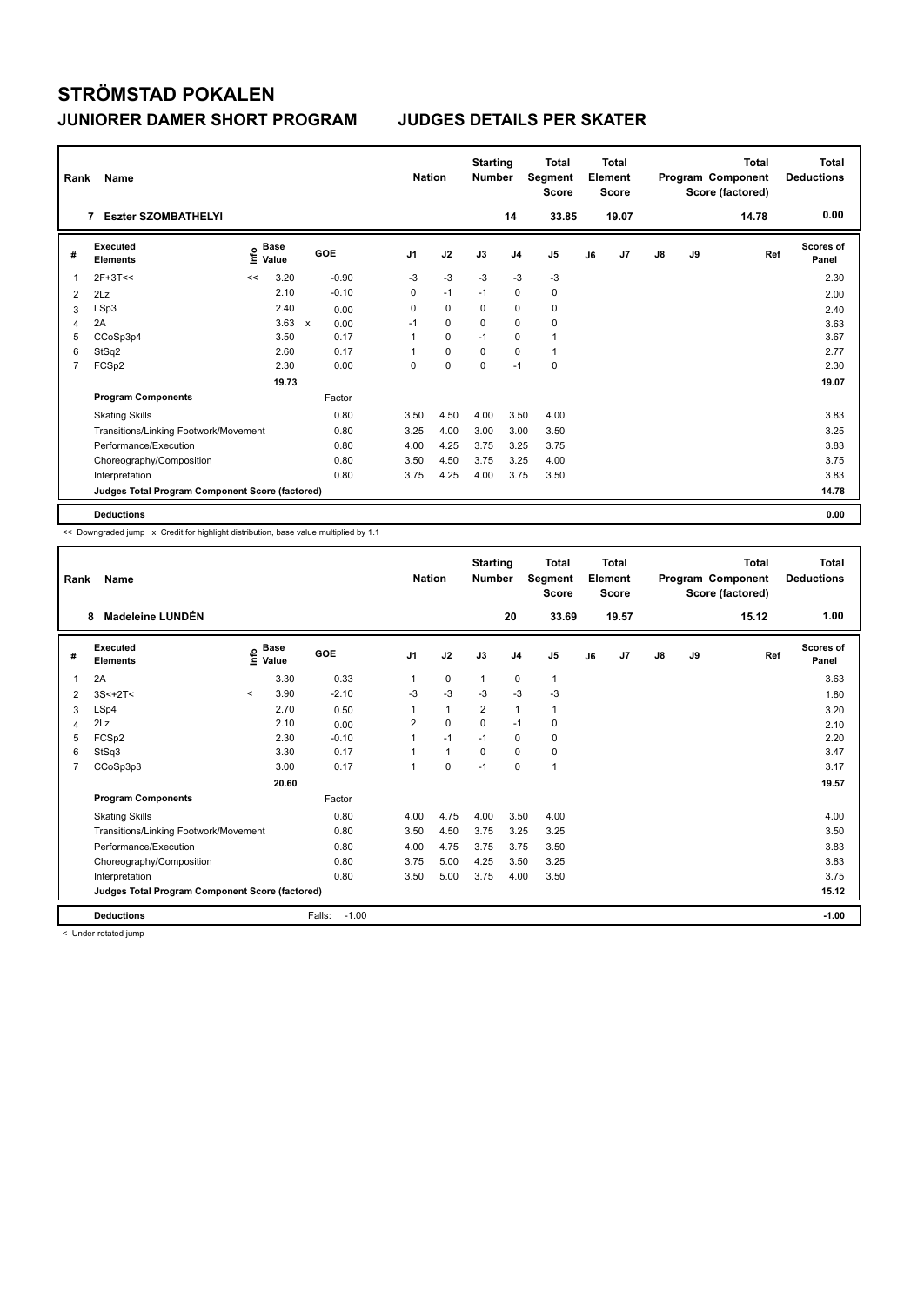| Rank           | Name                                            |                                  |                           |         |                | <b>Nation</b> | <b>Starting</b><br><b>Number</b> |                | <b>Total</b><br>Segment<br><b>Score</b> |    | Total<br>Element<br><b>Score</b> |               |    | <b>Total</b><br>Program Component<br>Score (factored) | <b>Total</b><br><b>Deductions</b> |
|----------------|-------------------------------------------------|----------------------------------|---------------------------|---------|----------------|---------------|----------------------------------|----------------|-----------------------------------------|----|----------------------------------|---------------|----|-------------------------------------------------------|-----------------------------------|
|                | <b>Isabelle PAULSSON</b><br>9                   |                                  |                           |         |                |               |                                  | 1              | 33.54                                   |    | 19.02                            |               |    | 14.52                                                 | 0.00                              |
| #              | Executed<br><b>Elements</b>                     | <b>Base</b><br>e Base<br>E Value |                           | GOE     | J <sub>1</sub> | J2            | J3                               | J <sub>4</sub> | J <sub>5</sub>                          | J6 | J <sub>7</sub>                   | $\mathsf{J}8$ | J9 | Ref                                                   | <b>Scores of</b><br>Panel         |
| 1              | 2A                                              | 3.30                             |                           | 0.00    | 0              | 0             | $-1$                             | $\mathbf 0$    | 0                                       |    |                                  |               |    |                                                       | 3.30                              |
| 2              | $2F+3T<<$                                       | 3.20                             |                           | $-0.90$ | $-3$           | $-3$          | $-3$                             | $-3$           | $-3$                                    |    |                                  |               |    |                                                       | 2.30                              |
| 3              | FCSp1                                           | 1.90                             |                           | $-0.10$ | 0              | $-1$          | $-1$                             | $\mathbf 0$    | 0                                       |    |                                  |               |    |                                                       | 1.80                              |
| 4              | CCoSp3p4                                        | 3.50                             |                           | 0.17    | 1              | 0             | $\Omega$                         | $\overline{1}$ | 0                                       |    |                                  |               |    |                                                       | 3.67                              |
| 5              | StSq3                                           | 3.30                             |                           | $-0.23$ | 1              | $-1$          | $-1$                             | $\mathbf 0$    | 0                                       |    |                                  |               |    |                                                       | 3.07                              |
| 6              | 2Lz                                             | 2.31                             | $\boldsymbol{\mathsf{x}}$ | 0.00    | 1              | $\mathbf 0$   | $-1$                             | $\mathbf 0$    | 0                                       |    |                                  |               |    |                                                       | 2.31                              |
| $\overline{7}$ | LSp3                                            | 2.40                             |                           | 0.17    | 1              | $\mathbf 0$   | $\mathbf 0$                      | $\overline{1}$ | $\pmb{0}$                               |    |                                  |               |    |                                                       | 2.57                              |
|                |                                                 | 19.91                            |                           |         |                |               |                                  |                |                                         |    |                                  |               |    |                                                       | 19.02                             |
|                | <b>Program Components</b>                       |                                  |                           | Factor  |                |               |                                  |                |                                         |    |                                  |               |    |                                                       |                                   |
|                | <b>Skating Skills</b>                           |                                  |                           | 0.80    | 3.75           | 4.25          | 3.75                             | 4.00           | 3.75                                    |    |                                  |               |    |                                                       | 3.83                              |
|                | Transitions/Linking Footwork/Movement           |                                  |                           | 0.80    | 3.50           | 3.75          | 3.50                             | 3.75           | 3.25                                    |    |                                  |               |    |                                                       | 3.58                              |
|                | Performance/Execution                           |                                  |                           | 0.80    | 3.50           | 4.25          | 3.50                             | 3.75           | 3.50                                    |    |                                  |               |    |                                                       | 3.58                              |
|                | Choreography/Composition                        |                                  |                           | 0.80    | 3.25           | 4.00          | 3.50                             | 4.25           | 3.50                                    |    |                                  |               |    |                                                       | 3.67                              |
|                | Interpretation                                  |                                  |                           | 0.80    | 3.00           | 4.00          | 3.25                             | 4.00           | 3.25                                    |    |                                  |               |    |                                                       | 3.50                              |
|                | Judges Total Program Component Score (factored) |                                  |                           |         |                |               |                                  |                |                                         |    |                                  |               |    |                                                       | 14.52                             |
|                | <b>Deductions</b>                               |                                  |                           |         |                |               |                                  |                |                                         |    |                                  |               |    |                                                       | 0.00                              |

<< Downgraded jump x Credit for highlight distribution, base value multiplied by 1.1 ! Not clear edge

| Rank           | Name                                            |                          |                                  |         | <b>Nation</b> |              | <b>Starting</b><br><b>Number</b> |                | <b>Total</b><br>Segment<br><b>Score</b> |    | <b>Total</b><br>Element<br><b>Score</b> |               |    | <b>Total</b><br>Program Component<br>Score (factored) | <b>Total</b><br><b>Deductions</b> |
|----------------|-------------------------------------------------|--------------------------|----------------------------------|---------|---------------|--------------|----------------------------------|----------------|-----------------------------------------|----|-----------------------------------------|---------------|----|-------------------------------------------------------|-----------------------------------|
|                | Josefin FLOMÉN<br>10                            |                          |                                  |         |               |              |                                  | 21             | 31.89                                   |    | 17.03                                   |               |    | 14.86                                                 | 0.00                              |
| #              | Executed<br><b>Elements</b>                     |                          | <b>Base</b><br>e Base<br>⊆ Value | GOE     | J1            | J2           | J3                               | J <sub>4</sub> | J5                                      | J6 | J <sub>7</sub>                          | $\mathsf{J}8$ | J9 | Ref                                                   | <b>Scores of</b><br>Panel         |
| 1              | 2A                                              |                          | 3.30                             | 0.00    | 0             | $\mathbf 0$  | $\mathbf 0$                      | $\mathbf 0$    | 0                                       |    |                                         |               |    |                                                       | 3.30                              |
| 2              | $3T < +2T$                                      | $\overline{\phantom{a}}$ | 4.30                             | $-2.10$ | $-3$          | $-2$         | $-3$                             | $-3$           | $-3$                                    |    |                                         |               |    |                                                       | 2.20                              |
| 3              | FCSp2                                           |                          | 2.30                             | 0.33    | 1             | $\mathbf{1}$ | 0                                | $\mathbf 0$    | 1                                       |    |                                         |               |    |                                                       | 2.63                              |
| 4              | 2Lz                                             |                          | 2.10                             | $-0.50$ | $-1$          | $-2$         | $-2$                             | $-2$           | $-1$                                    |    |                                         |               |    |                                                       | 1.60                              |
| 5              | CCoSp3p3                                        |                          | 3.00                             | $-0.20$ | 0             | $-1$         | $-2$                             | $-1$           | 0                                       |    |                                         |               |    |                                                       | 2.80                              |
| 6              | StSq2                                           |                          | 2.60                             | 0.00    |               | 0            | $\Omega$                         | 0              | 0                                       |    |                                         |               |    |                                                       | 2.60                              |
| $\overline{7}$ | LSp2                                            |                          | 1.90                             | 0.00    | $\Omega$      | $\Omega$     | $\Omega$                         | $\Omega$       | 0                                       |    |                                         |               |    |                                                       | 1.90                              |
|                |                                                 |                          | 19.50                            |         |               |              |                                  |                |                                         |    |                                         |               |    |                                                       | 17.03                             |
|                | <b>Program Components</b>                       |                          |                                  | Factor  |               |              |                                  |                |                                         |    |                                         |               |    |                                                       |                                   |
|                | <b>Skating Skills</b>                           |                          |                                  | 0.80    | 4.00          | 4.50         | 4.00                             | 3.75           | 4.00                                    |    |                                         |               |    |                                                       | 4.00                              |
|                | Transitions/Linking Footwork/Movement           |                          |                                  | 0.80    | 3.50          | 4.25         | 3.25                             | 3.00           | 3.25                                    |    |                                         |               |    |                                                       | 3.33                              |
|                | Performance/Execution                           |                          |                                  | 0.80    | 4.00          | 4.75         | 3.50                             | 3.50           | 3.75                                    |    |                                         |               |    |                                                       | 3.75                              |
|                | Choreography/Composition                        |                          |                                  | 0.80    | 3.75          | 4.75         | 3.75                             | 3.25           | 4.00                                    |    |                                         |               |    |                                                       | 3.83                              |
|                | Interpretation                                  |                          |                                  | 0.80    | 4.00          | 4.50         | 3.25                             | 3.25           | 3.75                                    |    |                                         |               |    |                                                       | 3.67                              |
|                | Judges Total Program Component Score (factored) |                          |                                  |         |               |              |                                  |                |                                         |    |                                         |               |    |                                                       | 14.86                             |
|                | <b>Deductions</b>                               |                          |                                  |         |               |              |                                  |                |                                         |    |                                         |               |    |                                                       | 0.00                              |

< Under-rotated jump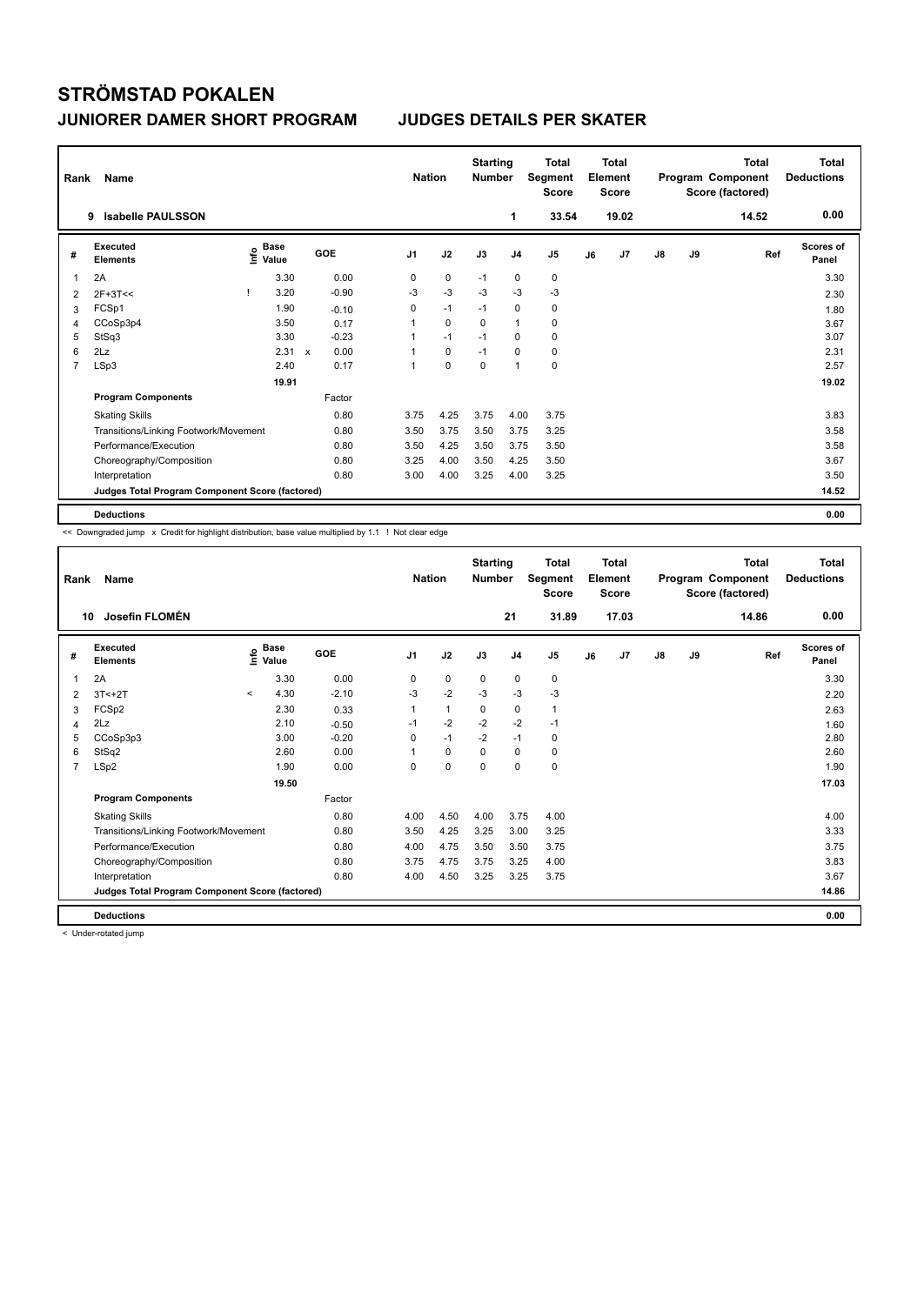| Rank | Name                                            |    |                                    |              |         | <b>Nation</b>  |                | <b>Starting</b><br><b>Number</b> |                | <b>Total</b><br>Segment<br><b>Score</b> |    | <b>Total</b><br>Element<br><b>Score</b> |               |    | <b>Total</b><br>Program Component<br>Score (factored) | <b>Total</b><br><b>Deductions</b> |
|------|-------------------------------------------------|----|------------------------------------|--------------|---------|----------------|----------------|----------------------------------|----------------|-----------------------------------------|----|-----------------------------------------|---------------|----|-------------------------------------------------------|-----------------------------------|
|      | Sabina LÖÖF<br>11                               |    |                                    |              |         |                |                |                                  | 16             | 31.52                                   |    | 17.32                                   |               |    | 16.20                                                 | 2.00                              |
| #    | <b>Executed</b><br><b>Elements</b>              |    | <b>Base</b><br>$\frac{6}{5}$ Value |              | GOE     | J <sub>1</sub> | J2             | J3                               | J <sub>4</sub> | J5                                      | J6 | J7                                      | $\mathsf{J}8$ | J9 | Ref                                                   | <b>Scores of</b><br>Panel         |
| 1    | LSp3                                            |    | 2.40                               |              | 0.67    | $\overline{2}$ | $\overline{2}$ | $\mathbf{1}$                     | $\mathbf 1$    | 1                                       |    |                                         |               |    |                                                       | 3.07                              |
| 2    | 2A                                              |    | 3.30                               |              | $-0.50$ | $-1$           | $-1$           | $-2$                             | $-1$           | $-1$                                    |    |                                         |               |    |                                                       | 2.80                              |
| 3    | 3S<<+COMBO                                      | << | 1.30                               |              | $-0.60$ | -3             | $-3$           | $-3$                             | -3             | $-3$                                    |    |                                         |               |    |                                                       | 0.70                              |
| 4    | FCSp2                                           |    | 2.30                               |              | 0.07    | 1              | $-1$           | $\mathbf{1}$                     | $-1$           | 0                                       |    |                                         |               |    |                                                       | 2.37                              |
| 5    | StSq3                                           |    | 3.30                               |              | 0.50    | $\overline{2}$ | $\mathbf{1}$   |                                  | $\mathbf{1}$   | $\mathbf{1}$                            |    |                                         |               |    |                                                       | 3.80                              |
| 6    | 2Lze                                            | e  | 1.65                               | $\mathsf{x}$ | $-0.90$ | $-3$           | $-3$           | $-3$                             | $-3$           | $-3$                                    |    |                                         |               |    |                                                       | 0.75                              |
| 7    | CCoSp3p4                                        |    | 3.50                               |              | 0.33    | $\overline{2}$ | $\pmb{0}$      | $\mathbf 0$                      | $\mathbf{1}$   | $\mathbf{1}$                            |    |                                         |               |    |                                                       | 3.83                              |
|      |                                                 |    | 17.75                              |              |         |                |                |                                  |                |                                         |    |                                         |               |    |                                                       | 17.32                             |
|      | <b>Program Components</b>                       |    |                                    |              | Factor  |                |                |                                  |                |                                         |    |                                         |               |    |                                                       |                                   |
|      | <b>Skating Skills</b>                           |    |                                    |              | 0.80    | 4.00           | 4.50           | 4.00                             | 3.75           | 4.00                                    |    |                                         |               |    |                                                       | 4.00                              |
|      | Transitions/Linking Footwork/Movement           |    |                                    |              | 0.80    | 3.75           | 3.75           | 3.75                             | 3.50           | 3.50                                    |    |                                         |               |    |                                                       | 3.67                              |
|      | Performance/Execution                           |    |                                    |              | 0.80    | 4.00           | 4.25           | 3.75                             | 4.25           | 3.75                                    |    |                                         |               |    |                                                       | 4.00                              |
|      | Choreography/Composition                        |    |                                    |              | 0.80    | 4.00           | 4.75           | 4.50                             | 4.00           | 4.25                                    |    |                                         |               |    |                                                       | 4.25                              |
|      | Interpretation                                  |    |                                    |              | 0.80    | 4.25           | 4.50           | 4.25                             | 4.50           | 4.00                                    |    |                                         |               |    |                                                       | 4.33                              |
|      | Judges Total Program Component Score (factored) |    |                                    |              |         |                |                |                                  |                |                                         |    |                                         |               |    |                                                       | 16.20                             |
|      | <b>Deductions</b>                               |    |                                    | Falls:       | $-2.00$ |                |                |                                  |                |                                         |    |                                         |               |    |                                                       | $-2.00$                           |

<< Downgraded jump x Credit for highlight distribution, base value multiplied by 1.1 e Wrong edge

| Rank           | Name                                            |         |                    |         | <b>Nation</b>  |              | <b>Starting</b><br><b>Number</b> |                          | <b>Total</b><br>Segment<br><b>Score</b> |    | <b>Total</b><br>Element<br><b>Score</b> |               |    | Total<br>Program Component<br>Score (factored) | <b>Total</b><br><b>Deductions</b> |
|----------------|-------------------------------------------------|---------|--------------------|---------|----------------|--------------|----------------------------------|--------------------------|-----------------------------------------|----|-----------------------------------------|---------------|----|------------------------------------------------|-----------------------------------|
|                | <b>Esmeralda ANDERSSON</b><br>12                |         |                    |         |                |              |                                  | 22                       | 31.40                                   |    | 15.56                                   |               |    | 15.84                                          | 0.00                              |
| #              | Executed<br><b>Elements</b>                     |         | $\frac{e}{E}$ Base | GOE     | J <sub>1</sub> | J2           | J3                               | J <sub>4</sub>           | J5                                      | J6 | J <sub>7</sub>                          | $\mathsf{J}8$ | J9 | Ref                                            | Scores of<br>Panel                |
| 1              | 1T*+COMBO                                       | $\star$ | 0.00               | 0.00    |                | $\sim$       |                                  | $\overline{\phantom{a}}$ | $\sim$                                  |    |                                         |               |    |                                                | 0.00                              |
| 2              | 2A                                              |         | 3.30               | $-1.50$ | $-3$           | $-2$         | $-3$                             | $-3$                     | $-3$                                    |    |                                         |               |    |                                                | 1.80                              |
| 3              | FCSp1                                           |         | 1.90               | $-0.10$ | 0              | $-1$         | 1                                | $-1$                     | 0                                       |    |                                         |               |    |                                                | 1.80                              |
| 4              | 2Lz                                             | ı       | 2.10               | $-0.50$ | $-1$           | $-2$         | $-3$                             | $-2$                     | $-1$                                    |    |                                         |               |    |                                                | 1.60                              |
| 5              | LSp3                                            |         | 2.40               | 0.50    |                | $\mathbf{1}$ | $\mathbf 1$                      | 1                        |                                         |    |                                         |               |    |                                                | 2.90                              |
| 6              | CCoSp3p4                                        |         | 3.50               | 0.33    |                | $\mathbf 0$  | $\Omega$                         | $\overline{1}$           | 1                                       |    |                                         |               |    |                                                | 3.83                              |
| $\overline{7}$ | StSq3                                           |         | 3.30               | 0.33    | $\Omega$       | $\mathbf{1}$ | $-1$                             | $\mathbf{1}$             | 1                                       |    |                                         |               |    |                                                | 3.63                              |
|                |                                                 |         | 16.50              |         |                |              |                                  |                          |                                         |    |                                         |               |    |                                                | 15.56                             |
|                | <b>Program Components</b>                       |         |                    | Factor  |                |              |                                  |                          |                                         |    |                                         |               |    |                                                |                                   |
|                | <b>Skating Skills</b>                           |         |                    | 0.80    | 4.00           | 4.50         | 3.75                             | 4.50                     | 4.25                                    |    |                                         |               |    |                                                | 4.25                              |
|                | Transitions/Linking Footwork/Movement           |         |                    | 0.80    | 3.50           | 4.00         | 3.00                             | 3.75                     | 3.50                                    |    |                                         |               |    |                                                | 3.58                              |
|                | Performance/Execution                           |         |                    | 0.80    | 3.75           | 4.75         | 3.00                             | 3.75                     | 4.00                                    |    |                                         |               |    |                                                | 3.83                              |
|                | Choreography/Composition                        |         |                    | 0.80    | 3.75           | 5.00         | 3.50                             | 4.25                     | 4.25                                    |    |                                         |               |    |                                                | 4.08                              |
|                | Interpretation                                  |         |                    | 0.80    | 4.00           | 4.50         | 3.25                             | 4.25                     | 4.00                                    |    |                                         |               |    |                                                | 4.08                              |
|                | Judges Total Program Component Score (factored) |         |                    |         |                |              |                                  |                          |                                         |    |                                         |               |    |                                                | 15.84                             |
|                | <b>Deductions</b>                               |         |                    |         |                |              |                                  |                          |                                         |    |                                         |               |    |                                                | 0.00                              |

\* Invalid element ! Not clear edge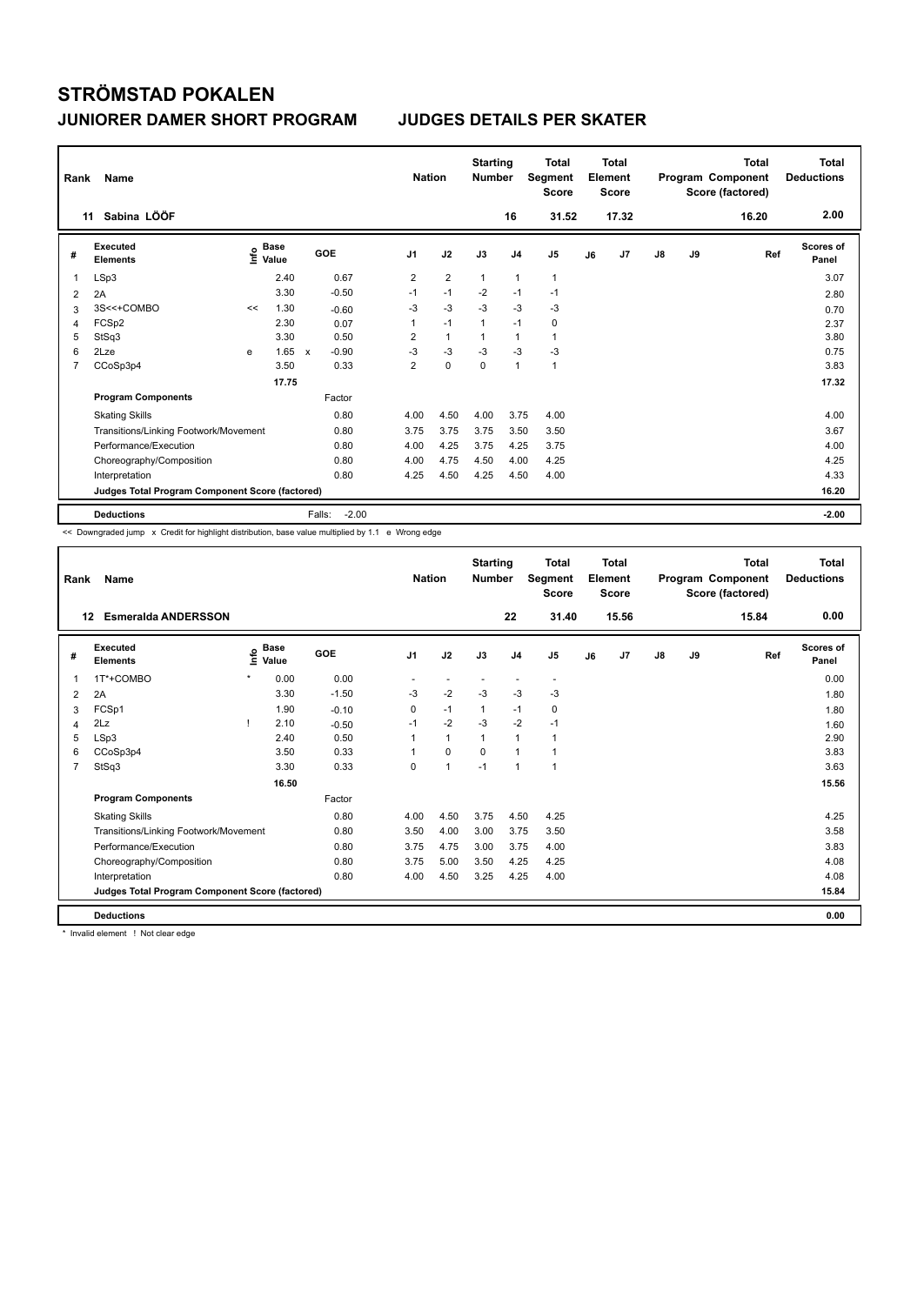| Rank           | Name                                            |         |                           |         | <b>Nation</b>  |                | <b>Starting</b><br><b>Number</b> |                | <b>Total</b><br>Segment<br><b>Score</b> |    | <b>Total</b><br>Element<br><b>Score</b> |               |    | <b>Total</b><br>Program Component<br>Score (factored) | <b>Total</b><br><b>Deductions</b> |
|----------------|-------------------------------------------------|---------|---------------------------|---------|----------------|----------------|----------------------------------|----------------|-----------------------------------------|----|-----------------------------------------|---------------|----|-------------------------------------------------------|-----------------------------------|
|                | <b>Nina LJUNGBERG</b><br>13                     |         |                           |         |                |                |                                  | 10             | 30.97                                   |    | 14.43                                   |               |    | 16.54                                                 | 0.00                              |
| #              | Executed<br><b>Elements</b>                     |         | Base<br>e Base<br>E Value | GOE     | J <sub>1</sub> | J2             | J3                               | J <sub>4</sub> | J <sub>5</sub>                          | J6 | J7                                      | $\mathsf{J}8$ | J9 | Ref                                                   | Scores of<br>Panel                |
| 1              | 2Lz                                             |         | 2.10                      | 0.20    | 1              | $\overline{1}$ | $-1$                             | $\mathbf{1}$   | 0                                       |    |                                         |               |    |                                                       | 2.30                              |
| 2              | $A^*$                                           | $\star$ | 0.00                      | 0.00    |                |                |                                  |                | $\overline{\phantom{a}}$                |    |                                         |               |    |                                                       | 0.00                              |
| 3              | FCSp2                                           |         | 2.30                      | 0.00    | 0              | $\mathbf 0$    | 0                                | 0              | 0                                       |    |                                         |               |    |                                                       | 2.30                              |
| 4              | $2S+2T^*$                                       | $\star$ | 1.30                      | $-0.60$ | -3             | $-3$           | $-3$                             | $-3$           | $-3$                                    |    |                                         |               |    |                                                       | 0.70                              |
| 5              | StSq2                                           |         | 2.60                      | 0.33    | $\overline{2}$ | $\mathbf 0$    | $\mathbf{1}$                     | 0              | $\mathbf{1}$                            |    |                                         |               |    |                                                       | 2.93                              |
| 6              | CCoSp3p3                                        |         | 3.00                      | 0.00    | $\overline{2}$ | $\mathbf 0$    | $\mathbf 0$                      | $-1$           | $\mathbf 0$                             |    |                                         |               |    |                                                       | 3.00                              |
| $\overline{7}$ | LSp4                                            |         | 2.70                      | 0.50    | 1              | $\overline{1}$ | $\overline{1}$                   | $\mathbf{1}$   | $\mathbf 0$                             |    |                                         |               |    |                                                       | 3.20                              |
|                |                                                 |         | 14.00                     |         |                |                |                                  |                |                                         |    |                                         |               |    |                                                       | 14.43                             |
|                | <b>Program Components</b>                       |         |                           | Factor  |                |                |                                  |                |                                         |    |                                         |               |    |                                                       |                                   |
|                | <b>Skating Skills</b>                           |         |                           | 0.80    | 4.25           | 4.25           | 4.25                             | 3.75           | 4.00                                    |    |                                         |               |    |                                                       | 4.17                              |
|                | Transitions/Linking Footwork/Movement           |         |                           | 0.80    | 3.75           | 3.75           | 4.00                             | 4.50           | 3.25                                    |    |                                         |               |    |                                                       | 3.83                              |
|                | Performance/Execution                           |         |                           | 0.80    | 4.50           | 4.50           | 4.00                             | 3.75           | 3.50                                    |    |                                         |               |    |                                                       | 4.08                              |
|                | Choreography/Composition                        |         |                           | 0.80    | 4.25           | 4.25           | 4.00                             | 4.25           | 3.75                                    |    |                                         |               |    |                                                       | 4.17                              |
|                | Interpretation                                  |         |                           | 0.80    | 4.50           | 4.75           | 4.25                             | 4.50           | 3.50                                    |    |                                         |               |    |                                                       | 4.42                              |
|                | Judges Total Program Component Score (factored) |         |                           |         |                |                |                                  |                |                                         |    |                                         |               |    |                                                       | 16.54                             |
|                | <b>Deductions</b>                               |         |                           |         |                |                |                                  |                |                                         |    |                                         |               |    |                                                       | 0.00                              |

\* Invalid element

| Rank           | <b>Name</b>                                                                                                          |                          |                      |         | <b>Nation</b>  |                | <b>Starting</b><br><b>Number</b> |                | <b>Total</b><br>Segment<br><b>Score</b> |    | <b>Total</b><br>Element<br><b>Score</b> |               |    | <b>Total</b><br>Program Component<br>Score (factored) | <b>Total</b><br><b>Deductions</b> |
|----------------|----------------------------------------------------------------------------------------------------------------------|--------------------------|----------------------|---------|----------------|----------------|----------------------------------|----------------|-----------------------------------------|----|-----------------------------------------|---------------|----|-------------------------------------------------------|-----------------------------------|
| 14             | Matilda LÖFGREN                                                                                                      |                          |                      |         |                |                |                                  | 6              | 30.69                                   |    | 17.91                                   |               |    | 14.78                                                 | 2.00                              |
| #              | <b>Executed</b><br><b>Elements</b>                                                                                   | ۴                        | <b>Base</b><br>Value | GOE     | J <sub>1</sub> | J2             | J3                               | J <sub>4</sub> | J5                                      | J6 | J7                                      | $\mathsf{J}8$ | J9 | Ref                                                   | <b>Scores of</b><br>Panel         |
| 1              | 3S<+COMBO                                                                                                            | $\overline{\phantom{0}}$ | 3.00                 | $-2.10$ | $-3$           | $-3$           | $-3$                             | $-3$           | $-3$                                    |    |                                         |               |    |                                                       | 0.90                              |
| 2              | 2A                                                                                                                   |                          | 3.30                 | 0.00    | $\Omega$       | $\mathbf 0$    | $\Omega$                         | $\mathbf 0$    | 0                                       |    |                                         |               |    |                                                       | 3.30                              |
| 3              | FCSp2                                                                                                                |                          | 2.30                 | $-0.10$ |                | $-1$           | 0                                | $-1$           | 0                                       |    |                                         |               |    |                                                       | 2.20                              |
| 4              | StSq2                                                                                                                |                          | 2.60                 | 0.50    |                | $\mathbf{1}$   | $-1$                             | $\mathbf{1}$   | 1                                       |    |                                         |               |    |                                                       | 3.10                              |
| 5              | 2Lz                                                                                                                  |                          | $2.31 \times$        | $-0.30$ | $-1$           | $-1$           | $-2$                             | $-1$           | $-1$                                    |    |                                         |               |    |                                                       | 2.01                              |
| 6              | CCoSp3p4                                                                                                             |                          | 3.50                 | 0.00    |                | $\mathbf 0$    | $\Omega$                         | $\mathbf 0$    | 0                                       |    |                                         |               |    |                                                       | 3.50                              |
| $\overline{7}$ | LSp3                                                                                                                 |                          | 2.40                 | 0.50    | 1              | $\overline{1}$ | 1                                | 1              | 1                                       |    |                                         |               |    |                                                       | 2.90                              |
|                |                                                                                                                      |                          | 19.41                |         |                |                |                                  |                |                                         |    |                                         |               |    |                                                       | 17.91                             |
|                | <b>Program Components</b>                                                                                            |                          |                      | Factor  |                |                |                                  |                |                                         |    |                                         |               |    |                                                       |                                   |
|                | <b>Skating Skills</b>                                                                                                |                          |                      | 0.80    | 3.25           | 4.25           | 3.75                             | 4.00           | 3.75                                    |    |                                         |               |    |                                                       | 3.83                              |
|                | Transitions/Linking Footwork/Movement                                                                                |                          |                      | 0.80    | 3.00           | 3.75           | 3.50                             | 3.75           | 3.00                                    |    |                                         |               |    |                                                       | 3.42                              |
|                | Performance/Execution                                                                                                |                          |                      | 0.80    | 3.25           | 4.25           | 3.75                             | 4.25           | 3.50                                    |    |                                         |               |    |                                                       | 3.83                              |
|                | Choreography/Composition                                                                                             |                          |                      | 0.80    | 3.25           | 4.00           | 3.50                             | 4.00           | 3.25                                    |    |                                         |               |    |                                                       | 3.58                              |
|                | Interpretation                                                                                                       |                          |                      | 0.80    | 3.50           | 4.25           | 3.75                             | 4.25           | 3.50                                    |    |                                         |               |    |                                                       | 3.83                              |
|                | Judges Total Program Component Score (factored)                                                                      |                          |                      |         |                |                |                                  |                |                                         |    |                                         |               |    |                                                       | 14.78                             |
|                | <b>Deductions</b>                                                                                                    |                          | Time violation:      | $-1.00$ |                |                |                                  |                | $-1.00$<br>Falls:                       |    |                                         |               |    |                                                       | $-2.00$                           |
|                | The decision of these completed the book that doesn't doesn't be a control accident of the China of the state of the |                          |                      |         |                |                |                                  |                |                                         |    |                                         |               |    |                                                       |                                   |

np x Credit for highlight distribution, base value multiplied by 1.1 ! Not clear edge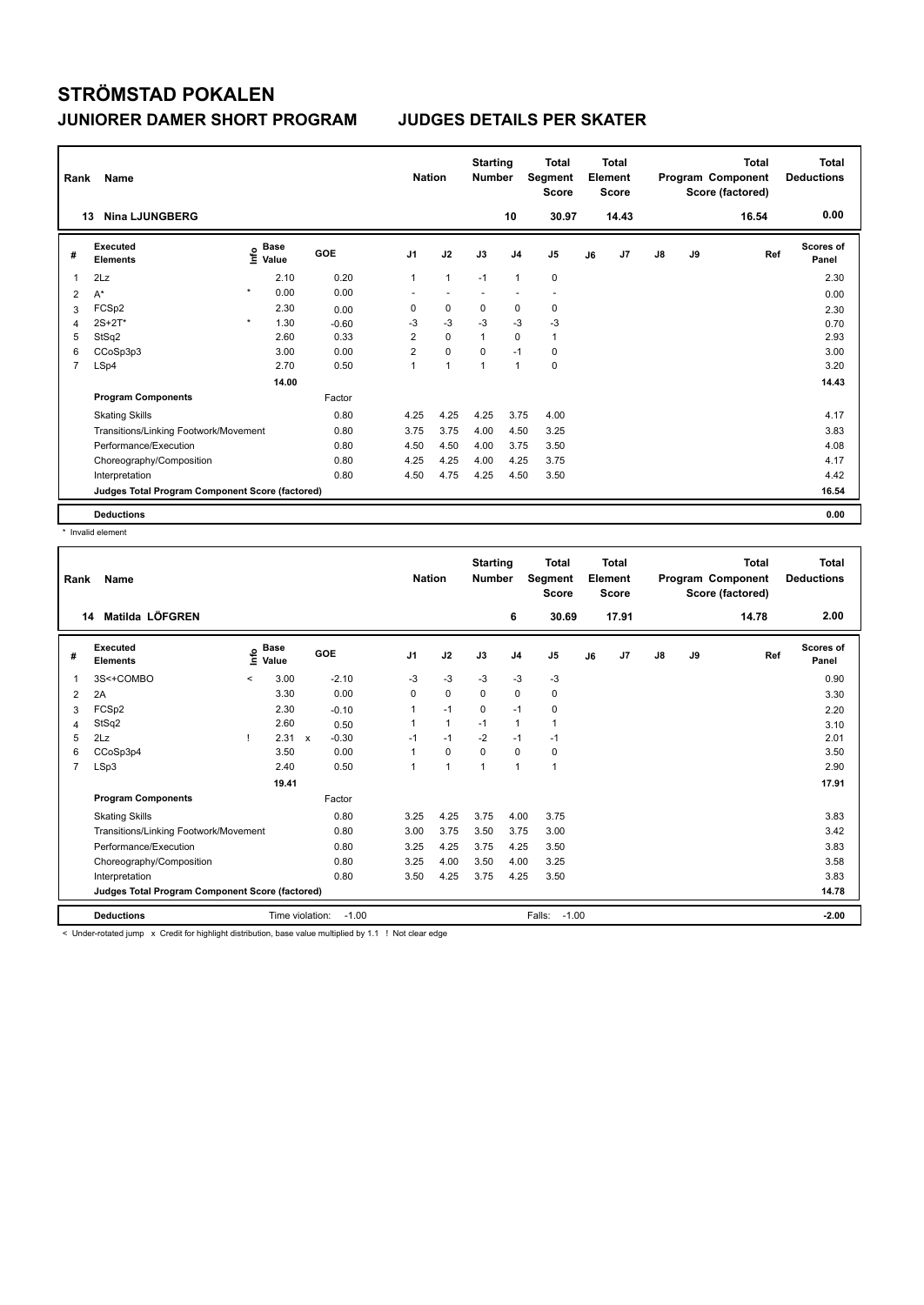| Rank           | Name                                            |      |                      |                           |                   | <b>Nation</b>  |             | <b>Starting</b><br><b>Number</b> |                | <b>Total</b><br>Segment<br><b>Score</b> |    | <b>Total</b><br>Element<br><b>Score</b> |               |    | <b>Total</b><br>Program Component<br>Score (factored) | <b>Total</b><br><b>Deductions</b> |
|----------------|-------------------------------------------------|------|----------------------|---------------------------|-------------------|----------------|-------------|----------------------------------|----------------|-----------------------------------------|----|-----------------------------------------|---------------|----|-------------------------------------------------------|-----------------------------------|
|                | <b>Olivia JENGARD</b><br>15                     |      |                      |                           |                   |                |             |                                  | 24             | 30.16                                   |    | 15.48                                   |               |    | 15.68                                                 | 1.00                              |
| #              | Executed<br><b>Elements</b>                     | ١nfo | <b>Base</b><br>Value |                           | GOE               | J <sub>1</sub> | J2          | J3                               | J <sub>4</sub> | J5                                      | J6 | J7                                      | $\mathsf{J}8$ | J9 | Ref                                                   | <b>Scores of</b><br>Panel         |
| 1              | 2A                                              |      | 3.30                 |                           | $-0.17$           | 0              | $-1$        | 0                                | $-1$           | $\mathbf 0$                             |    |                                         |               |    |                                                       | 3.13                              |
| 2              | 3S<<+COMBO                                      | <<   | 1.30                 |                           | $-0.60$           | $-3$           | $-3$        | $-3$                             | $-3$           | $-3$                                    |    |                                         |               |    |                                                       | 0.70                              |
| 3              | FCSp2                                           |      | 2.30                 |                           | $-0.10$           | 0              | $-2$        | 0                                | $-1$           | 0                                       |    |                                         |               |    |                                                       | 2.20                              |
| 4              | 2Lze                                            | e    | 1.65                 | $\boldsymbol{\mathsf{x}}$ | $-0.70$           | $-2$           | $-3$        | $-3$                             | $-2$           | $-2$                                    |    |                                         |               |    |                                                       | 0.95                              |
| 5              | CCoSp3p4                                        |      | 3.50                 |                           | 0.00              | 1              | $\mathbf 0$ | $-1$                             | $\mathbf 0$    | 0                                       |    |                                         |               |    |                                                       | 3.50                              |
| 6              | StSq2                                           |      | 2.60                 |                           | 0.00              | 0              | 0           | $-1$                             | $\mathbf{1}$   | 0                                       |    |                                         |               |    |                                                       | 2.60                              |
| $\overline{7}$ | LSp3                                            |      | 2.40                 |                           | 0.00              | 0              | $-1$        | $\mathbf 0$                      | $\mathbf 0$    | $\mathbf 0$                             |    |                                         |               |    |                                                       | 2.40                              |
|                |                                                 |      | 17.05                |                           |                   |                |             |                                  |                |                                         |    |                                         |               |    |                                                       | 15.48                             |
|                | <b>Program Components</b>                       |      |                      |                           | Factor            |                |             |                                  |                |                                         |    |                                         |               |    |                                                       |                                   |
|                | <b>Skating Skills</b>                           |      |                      |                           | 0.80              | 4.00           | 4.25        | 3.50                             | 4.00           | 4.25                                    |    |                                         |               |    |                                                       | 4.08                              |
|                | Transitions/Linking Footwork/Movement           |      |                      |                           | 0.80              | 3.75           | 3.75        | 3.00                             | 4.00           | 3.50                                    |    |                                         |               |    |                                                       | 3.67                              |
|                | Performance/Execution                           |      |                      |                           | 0.80              | 4.25           | 4.25        | 3.75                             | 4.25           | 4.00                                    |    |                                         |               |    |                                                       | 4.17                              |
|                | Choreography/Composition                        |      |                      |                           | 0.80              | 3.75           | 3.75        | 3.25                             | 4.25           | 4.25                                    |    |                                         |               |    |                                                       | 3.92                              |
|                | Interpretation                                  |      |                      |                           | 0.80              | 3.75           | 3.75        | 3.50                             | 4.50           | 3.75                                    |    |                                         |               |    |                                                       | 3.75                              |
|                | Judges Total Program Component Score (factored) |      |                      |                           |                   |                |             |                                  |                |                                         |    |                                         |               |    |                                                       | 15.68                             |
|                | <b>Deductions</b>                               |      |                      |                           | $-1.00$<br>Falls: |                |             |                                  |                |                                         |    |                                         |               |    |                                                       | $-1.00$                           |

 $\leq$  Downgraded jump  $\bar{x}$  Credit for highlight distribution, base value multiplied by 1.1 e Wrong edge

| Rank           | Name                                            |    |                                             |                           |         | <b>Nation</b>  |                | <b>Starting</b><br><b>Number</b> |                | <b>Total</b><br>Segment<br><b>Score</b> |    | <b>Total</b><br>Element<br><b>Score</b> |               |    | <b>Total</b><br>Program Component<br>Score (factored) | <b>Total</b><br><b>Deductions</b> |
|----------------|-------------------------------------------------|----|---------------------------------------------|---------------------------|---------|----------------|----------------|----------------------------------|----------------|-----------------------------------------|----|-----------------------------------------|---------------|----|-------------------------------------------------------|-----------------------------------|
|                | <b>Melissa MCINTYRE-ANDERSSON</b><br>16         |    |                                             |                           |         |                |                |                                  | $\mathbf{2}$   | 29.74                                   |    | 16.28                                   |               |    | 14.46                                                 | 1.00                              |
| #              | Executed<br><b>Elements</b>                     |    | <b>Base</b><br>e <sup>Base</sup><br>⊆ Value | GOE                       |         | J <sub>1</sub> | J2             | J3                               | J <sub>4</sub> | J5                                      | J6 | J7                                      | $\mathsf{J}8$ | J9 | Ref                                                   | Scores of<br>Panel                |
| 1              | LSp3                                            |    | 2.40                                        |                           | 0.67    | 2              | $\overline{2}$ | $\mathbf{1}$                     | $\mathbf{1}$   | $\mathbf{1}$                            |    |                                         |               |    |                                                       | 3.07                              |
| 2              | 2A<<                                            | << | 1.10                                        |                           | $-0.60$ | $-3$           | -3             | $-3$                             | $-3$           | $-3$                                    |    |                                         |               |    |                                                       | 0.50                              |
| 3              | 3Lo<<+COMBO                                     | << | 1.80                                        |                           | $-0.90$ | $-3$           | $-3$           | $-3$                             | $-3$           | $-3$                                    |    |                                         |               |    |                                                       | 0.90                              |
| 4              | CCoSp3p4                                        |    | 3.50                                        |                           | 0.50    | 1              | $\mathbf{1}$   | 1                                | 0              | 1                                       |    |                                         |               |    |                                                       | 4.00                              |
| 5              | StSq3                                           |    | 3.30                                        |                           | 0.00    | $\Omega$       | 0              | 1                                | $\Omega$       | 0                                       |    |                                         |               |    |                                                       | 3.30                              |
| 6              | 2Lz                                             |    | 2.31                                        | $\boldsymbol{\mathsf{x}}$ | $-0.10$ | 0              | $-2$           | $-1$                             | $\mathbf 0$    | 0                                       |    |                                         |               |    |                                                       | 2.21                              |
| $\overline{7}$ | FCSp2                                           |    | 2.30                                        |                           | 0.00    | $\Omega$       | $-1$           | $\Omega$                         | 0              | 0                                       |    |                                         |               |    |                                                       | 2.30                              |
|                |                                                 |    | 16.71                                       |                           |         |                |                |                                  |                |                                         |    |                                         |               |    |                                                       | 16.28                             |
|                | <b>Program Components</b>                       |    |                                             |                           | Factor  |                |                |                                  |                |                                         |    |                                         |               |    |                                                       |                                   |
|                | <b>Skating Skills</b>                           |    |                                             |                           | 0.80    | 3.25           | 4.25           | 4.00                             | 3.50           | 3.75                                    |    |                                         |               |    |                                                       | 3.75                              |
|                | Transitions/Linking Footwork/Movement           |    |                                             |                           | 0.80    | 3.00           | 3.50           | 3.50                             | 3.50           | 3.25                                    |    |                                         |               |    |                                                       | 3.42                              |
|                | Performance/Execution                           |    |                                             |                           | 0.80    | 3.50           | 3.75           | 3.75                             | 3.50           | 3.50                                    |    |                                         |               |    |                                                       | 3.58                              |
|                | Choreography/Composition                        |    |                                             |                           | 0.80    | 3.25           | 3.75           | 4.25                             | 3.75           | 3.75                                    |    |                                         |               |    |                                                       | 3.75                              |
|                | Interpretation                                  |    |                                             |                           | 0.80    | 3.50           | 4.00           | 3.75                             | 3.50           | 3.50                                    |    |                                         |               |    |                                                       | 3.58                              |
|                | Judges Total Program Component Score (factored) |    |                                             |                           |         |                |                |                                  |                |                                         |    |                                         |               |    |                                                       | 14.46                             |
|                | <b>Deductions</b>                               |    |                                             | Falls:                    | $-1.00$ |                |                |                                  |                |                                         |    |                                         |               |    |                                                       | $-1.00$                           |

<< Downgraded jump x Credit for highlight distribution, base value multiplied by 1.1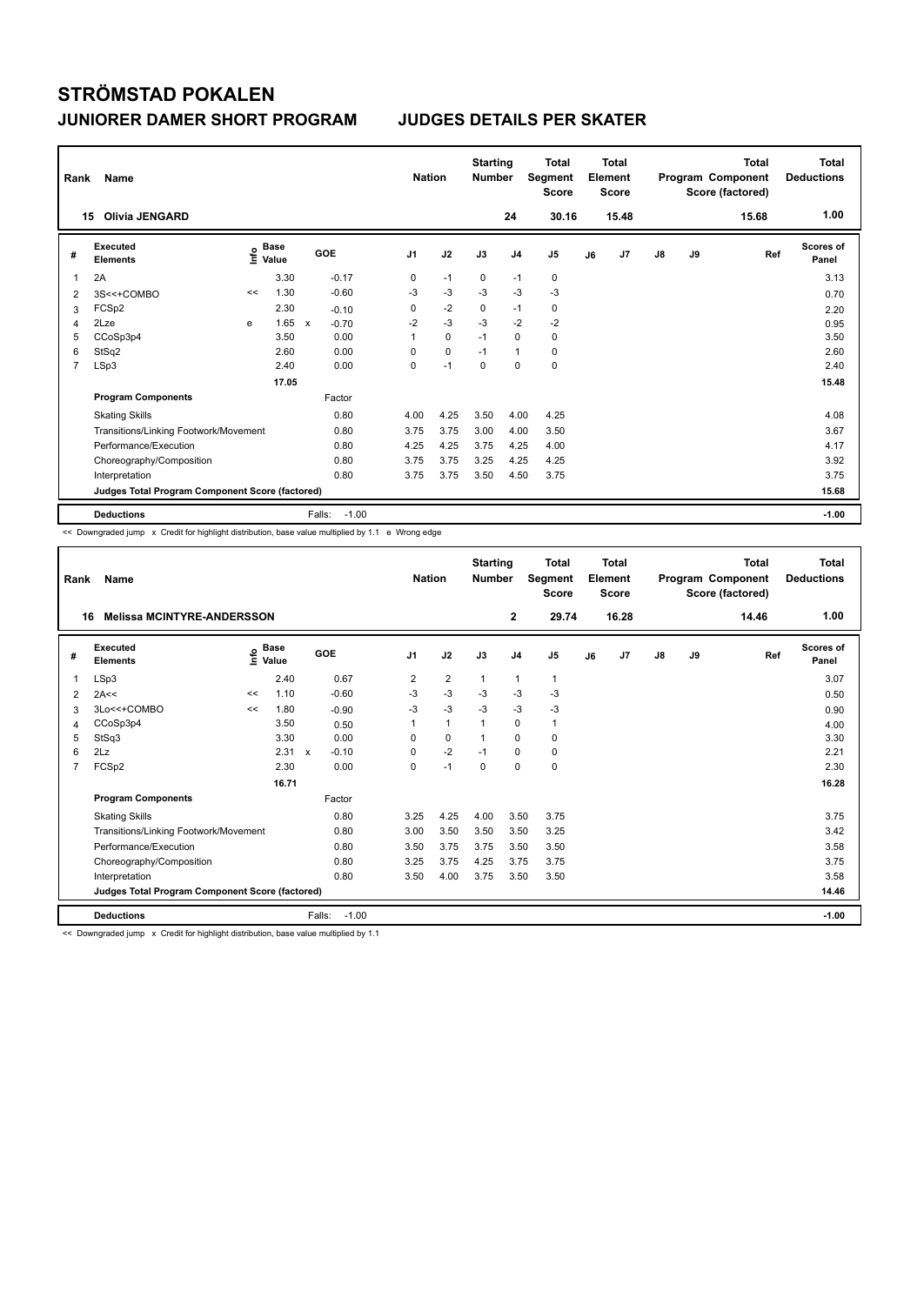| Rank | Name                                            |                   |             |                   | <b>Nation</b>            |                          | <b>Starting</b><br><b>Number</b> |                | <b>Total</b><br>Segment<br><b>Score</b> |    | <b>Total</b><br>Element<br><b>Score</b> |    |    | <b>Total</b><br>Program Component<br>Score (factored) | <b>Total</b><br><b>Deductions</b> |
|------|-------------------------------------------------|-------------------|-------------|-------------------|--------------------------|--------------------------|----------------------------------|----------------|-----------------------------------------|----|-----------------------------------------|----|----|-------------------------------------------------------|-----------------------------------|
| 17   | Jennifer KVIST                                  |                   |             |                   |                          |                          |                                  | 13             | 29.50                                   |    | 16.36                                   |    |    | 15.14                                                 | 2.00                              |
| #    | Executed<br><b>Elements</b>                     | e Base<br>⊆ Value | <b>Base</b> | GOE               | J <sub>1</sub>           | J2                       | J3                               | J <sub>4</sub> | J <sub>5</sub>                          | J6 | J7                                      | J8 | J9 | Ref                                                   | <b>Scores of</b><br>Panel         |
| 1    | 3S+COMBO                                        |                   | 4.20        | $-2.10$           | $-3$                     | $-3$                     | $-3$                             | $-3$           | $-3$                                    |    |                                         |    |    |                                                       | 2.10                              |
| 2    | $1A^*$                                          | $\star$           | 0.00        | 0.00              | $\overline{\phantom{a}}$ | $\overline{\phantom{a}}$ | $\overline{\phantom{a}}$         |                | -                                       |    |                                         |    |    |                                                       | 0.00                              |
| 3    | 2Lz                                             |                   | 2.10        | 0.00              | 0                        | $\mathbf 0$              | $-2$                             | $\overline{1}$ | $\mathbf 0$                             |    |                                         |    |    |                                                       | 2.10                              |
| 4    | FCSp3                                           |                   | 2.80        | $-0.10$           | 0                        | $-1$                     | $-1$                             | $\mathbf 0$    | $\mathbf 0$                             |    |                                         |    |    |                                                       | 2.70                              |
| 5    | StSq3                                           |                   | 3.30        | 0.33              | 0                        | $\mathbf 0$              | 1                                | $\overline{1}$ | $\mathbf{1}$                            |    |                                         |    |    |                                                       | 3.63                              |
| 6    | LSp4                                            |                   | 2.70        | 0.33              | 1                        | $\Omega$                 | $\overline{1}$                   | 1              | 0                                       |    |                                         |    |    |                                                       | 3.03                              |
| 7    | CCoSp3p3                                        |                   | 3.00        | $-0.20$           | 0                        | $-1$                     | $-1$                             | 0              | $-1$                                    |    |                                         |    |    |                                                       | 2.80                              |
|      |                                                 |                   | 18.10       |                   |                          |                          |                                  |                |                                         |    |                                         |    |    |                                                       | 16.36                             |
|      | <b>Program Components</b>                       |                   |             | Factor            |                          |                          |                                  |                |                                         |    |                                         |    |    |                                                       |                                   |
|      | <b>Skating Skills</b>                           |                   |             | 0.80              | 3.50                     | 4.00                     | 4.00                             | 4.00           | 4.00                                    |    |                                         |    |    |                                                       | 4.00                              |
|      | Transitions/Linking Footwork/Movement           |                   |             | 0.80              | 3.00                     | 3.50                     | 4.00                             | 4.50           | 3.50                                    |    |                                         |    |    |                                                       | 3.67                              |
|      | Performance/Execution                           |                   |             | 0.80              | 3.75                     | 4.00                     | 3.75                             | 4.00           | 3.50                                    |    |                                         |    |    |                                                       | 3.83                              |
|      | Choreography/Composition                        |                   |             | 0.80              | 3.25                     | 3.75                     | 4.25                             | 3.75           | 3.75                                    |    |                                         |    |    |                                                       | 3.75                              |
|      | Interpretation                                  |                   |             | 0.80              | 3.50                     | 3.50                     | 4.00                             | 4.50           | 3.50                                    |    |                                         |    |    |                                                       | 3.67                              |
|      | Judges Total Program Component Score (factored) |                   |             |                   |                          |                          |                                  |                |                                         |    |                                         |    |    |                                                       | 15.14                             |
|      | <b>Deductions</b>                               |                   |             | $-1.00$<br>Falls: |                          |                          |                                  | Late start:    | $-1.00$                                 |    |                                         |    |    |                                                       | $-2.00$                           |

\* Invalid element

| Rank | <b>Name</b>                                     |      |               |        |         | <b>Nation</b>  |      | <b>Starting</b><br><b>Number</b> |                | <b>Total</b><br>Segment<br><b>Score</b> |    | <b>Total</b><br>Element<br><b>Score</b> |               |    | <b>Total</b><br>Program Component<br>Score (factored) | <b>Total</b><br><b>Deductions</b> |
|------|-------------------------------------------------|------|---------------|--------|---------|----------------|------|----------------------------------|----------------|-----------------------------------------|----|-----------------------------------------|---------------|----|-------------------------------------------------------|-----------------------------------|
|      | Sigrid BRUNÉR<br>18                             |      |               |        |         |                |      |                                  | 27             | 28.49                                   |    | 14.75                                   |               |    | 14.74                                                 | 1.00                              |
| #    | Executed<br><b>Elements</b>                     | lnfo | Base<br>Value | GOE    |         | J <sub>1</sub> | J2   | J3                               | J <sub>4</sub> | J5                                      | J6 | J7                                      | $\mathsf{J}8$ | J9 | Ref                                                   | <b>Scores of</b><br>Panel         |
| 1    | 2A<<                                            | <<   | 1.10          |        | $-0.60$ | $-3$           | $-3$ | $-3$                             | $-3$           | $-3$                                    |    |                                         |               |    |                                                       | 0.50                              |
| 2    | 2F+2T*                                          |      | 1.90          |        | $-0.90$ | $-3$           | $-3$ | $-3$                             | $-3$           | $-3$                                    |    |                                         |               |    |                                                       | 1.00                              |
| 3    | FCSp3                                           |      | 2.80          |        | 0.17    | 1              | 0    | 0                                | 0              | 1                                       |    |                                         |               |    |                                                       | 2.97                              |
| 4    | LSp3                                            |      | 2.40          |        | $-0.20$ |                | $-1$ | $\Omega$                         | $-1$           | $-1$                                    |    |                                         |               |    |                                                       | 2.20                              |
| 5    | StSq3                                           |      | 3.30          |        | $-0.23$ | 0              | $-1$ | $\Omega$                         | $-1$           | 0                                       |    |                                         |               |    |                                                       | 3.07                              |
| 6    | 2Lz                                             |      | 2.31 x        |        | $-0.30$ | $-1$           | $-1$ | $-2$                             | $-1$           | $-1$                                    |    |                                         |               |    |                                                       | 2.01                              |
| 7    | CCoSp3p3                                        |      | 3.00          |        | 0.00    | 0              | 0    | $\mathbf 0$                      | 0              | 0                                       |    |                                         |               |    |                                                       | 3.00                              |
|      |                                                 |      | 16.81         |        |         |                |      |                                  |                |                                         |    |                                         |               |    |                                                       | 14.75                             |
|      | <b>Program Components</b>                       |      |               |        | Factor  |                |      |                                  |                |                                         |    |                                         |               |    |                                                       |                                   |
|      | <b>Skating Skills</b>                           |      |               |        | 0.80    | 4.00           | 4.00 | 3.75                             | 3.50           | 3.50                                    |    |                                         |               |    |                                                       | 3.75                              |
|      | Transitions/Linking Footwork/Movement           |      |               |        | 0.80    | 3.50           | 3.75 | 3.75                             | 3.25           | 3.00                                    |    |                                         |               |    |                                                       | 3.50                              |
|      | Performance/Execution                           |      |               |        | 0.80    | 4.25           | 4.25 | 3.50                             | 3.50           | 3.25                                    |    |                                         |               |    |                                                       | 3.75                              |
|      | Choreography/Composition                        |      |               |        | 0.80    | 3.75           | 4.00 | 4.00                             | 3.50           | 3.50                                    |    |                                         |               |    |                                                       | 3.75                              |
|      | Interpretation                                  |      |               |        | 0.80    | 4.00           | 3.50 | 3.75                             | 3.75           | 3.00                                    |    |                                         |               |    |                                                       | 3.67                              |
|      | Judges Total Program Component Score (factored) |      |               |        |         |                |      |                                  |                |                                         |    |                                         |               |    |                                                       | 14.74                             |
|      | <b>Deductions</b>                               |      |               | Falls: | $-1.00$ |                |      |                                  |                |                                         |    |                                         |               |    |                                                       | $-1.00$                           |
|      |                                                 |      |               |        |         |                |      |                                  |                |                                         |    |                                         |               |    |                                                       |                                   |

Downgraded jump \* Invalid element x Credit for highlight distribution, base value multiplied by 1.1 ! Not clear edge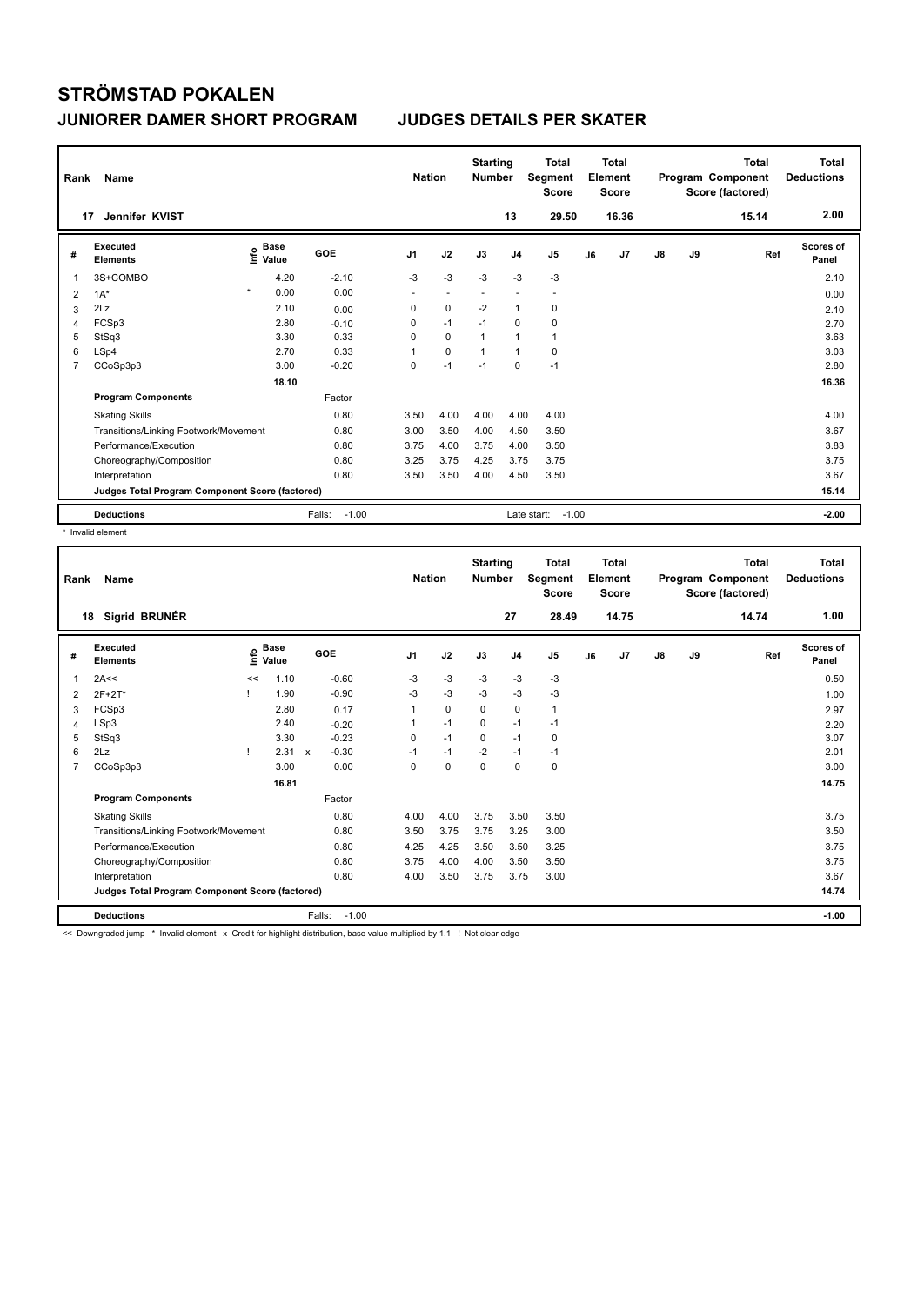| Rank           | Name                                            |    |                                  |              |         | <b>Nation</b>  |             | <b>Starting</b><br><b>Number</b> |                | <b>Total</b><br>Segment<br><b>Score</b> |    | <b>Total</b><br>Element<br><b>Score</b> |               |    | <b>Total</b><br>Program Component<br>Score (factored) | <b>Total</b><br><b>Deductions</b> |
|----------------|-------------------------------------------------|----|----------------------------------|--------------|---------|----------------|-------------|----------------------------------|----------------|-----------------------------------------|----|-----------------------------------------|---------------|----|-------------------------------------------------------|-----------------------------------|
|                | <b>Tilde FREIHOLTZ</b><br>19                    |    |                                  |              |         |                |             |                                  | 9              | 28.47                                   |    | 14.61                                   |               |    | 13.86                                                 | 0.00                              |
| #              | Executed<br><b>Elements</b>                     |    | <b>Base</b><br>e Base<br>E Value |              | GOE     | J <sub>1</sub> | J2          | J3                               | J <sub>4</sub> | J <sub>5</sub>                          | J6 | J <sub>7</sub>                          | $\mathsf{J}8$ | J9 | Ref                                                   | Scores of<br>Panel                |
| 1              | 2Lz                                             |    | 2.10                             |              | 0.20    | 2              | 0           | 0                                | $\mathbf{1}$   | $\mathbf{1}$                            |    |                                         |               |    |                                                       | 2.30                              |
| 2              | LSp3                                            |    | 2.40                             |              | $-0.20$ | 0              | $\mathbf 0$ | $-1$                             | $-1$           | $-1$                                    |    |                                         |               |    |                                                       | 2.20                              |
| 3              | StSq3                                           |    | 3.30                             |              | 0.17    |                | $\mathbf 0$ | 0                                | $\mathbf 0$    | $\mathbf{1}$                            |    |                                         |               |    |                                                       | 3.47                              |
| 4              | FCSp1                                           |    | 1.90                             |              | $-0.10$ | 0              | $-1$        | 0                                | $-1$           | 0                                       |    |                                         |               |    |                                                       | 1.80                              |
| 5              | 2A<<                                            | << | 1.21                             | $\mathbf{x}$ | $-0.60$ | -3             | $-3$        | -3                               | $-3$           | -3                                      |    |                                         |               |    |                                                       | 0.61                              |
| 6              | 3T<<+COMBO                                      | << | 1.43                             | $\mathsf{x}$ | $-0.60$ | $-3$           | $-3$        | $-3$                             | $-3$           | $-3$                                    |    |                                         |               |    |                                                       | 0.83                              |
| $\overline{7}$ | CCoSp3p4                                        |    | 3.50                             |              | $-0.10$ | 0              | $\mathbf 0$ | $-1$                             | $-1$           | $\mathbf 0$                             |    |                                         |               |    |                                                       | 3.40                              |
|                |                                                 |    | 15.84                            |              |         |                |             |                                  |                |                                         |    |                                         |               |    |                                                       | 14.61                             |
|                | <b>Program Components</b>                       |    |                                  |              | Factor  |                |             |                                  |                |                                         |    |                                         |               |    |                                                       |                                   |
|                | <b>Skating Skills</b>                           |    |                                  |              | 0.80    | 3.50           | 4.00        | 3.75                             | 3.75           | 4.00                                    |    |                                         |               |    |                                                       | 3.83                              |
|                | Transitions/Linking Footwork/Movement           |    |                                  |              | 0.80    | 3.25           | 3.50        | 3.00                             | 3.25           | 3.25                                    |    |                                         |               |    |                                                       | 3.25                              |
|                | Performance/Execution                           |    |                                  |              | 0.80    | 3.50           | 3.75        | 3.50                             | 3.25           | 3.50                                    |    |                                         |               |    |                                                       | 3.50                              |
|                | Choreography/Composition                        |    |                                  |              | 0.80    | 3.25           | 3.50        | 3.75                             | 3.50           | 3.25                                    |    |                                         |               |    |                                                       | 3.42                              |
|                | Interpretation                                  |    |                                  |              | 0.80    | 3.50           | 3.75        | 3.50                             | 3.00           | 3.00                                    |    |                                         |               |    |                                                       | 3.33                              |
|                | Judges Total Program Component Score (factored) |    |                                  |              |         |                |             |                                  |                |                                         |    |                                         |               |    |                                                       | 13.86                             |
|                | <b>Deductions</b>                               |    |                                  |              |         |                |             |                                  |                |                                         |    |                                         |               |    |                                                       | 0.00                              |

<< Downgraded jump x Credit for highlight distribution, base value multiplied by 1.1

| Rank           | Name                                            |    |                      |                   | <b>Nation</b>            |                | <b>Starting</b><br><b>Number</b> |                | <b>Total</b><br>Segment<br><b>Score</b> |    | Total<br>Element<br><b>Score</b> |               |    | <b>Total</b><br>Program Component<br>Score (factored) | <b>Total</b><br><b>Deductions</b> |
|----------------|-------------------------------------------------|----|----------------------|-------------------|--------------------------|----------------|----------------------------------|----------------|-----------------------------------------|----|----------------------------------|---------------|----|-------------------------------------------------------|-----------------------------------|
| 20             | <b>Louise JENSEN</b>                            |    |                      |                   |                          |                |                                  | 18             | 28.00                                   |    | 13.80                            |               |    | 15.20                                                 | 1.00                              |
| #              | Executed<br><b>Elements</b>                     | ۴٥ | <b>Base</b><br>Value | GOE               | J <sub>1</sub>           | J2             | J3                               | J <sub>4</sub> | J5                                      | J6 | J <sub>7</sub>                   | $\mathsf{J}8$ | J9 | Ref                                                   | <b>Scores of</b><br>Panel         |
| 1              | 2A                                              |    | 3.30                 | $-0.50$           | $-1$                     | $-1$           | 0                                | $-1$           | $-1$                                    |    |                                  |               |    |                                                       | 2.80                              |
| 2              | 2S<<+COMBO                                      | << | 0.40                 | $-0.30$           | $-3$                     | $-3$           | $-3$                             | $-3$           | $-3$                                    |    |                                  |               |    |                                                       | 0.10                              |
| 3              | CCoSp                                           |    | 0.00                 | 0.00              | $\overline{\phantom{a}}$ | $\sim$         | $\overline{\phantom{a}}$         |                |                                         |    |                                  |               |    |                                                       | 0.00                              |
| 4              | 2Lz                                             |    | 2.10                 | 0.40              | 2                        | $\overline{2}$ | $-2$                             | 1              | 1                                       |    |                                  |               |    |                                                       | 2.50                              |
| 5              | LSp3                                            |    | 2.40                 | 0.00              | 0                        | $\Omega$       | 1                                | $-1$           | 0                                       |    |                                  |               |    |                                                       | 2.40                              |
| 6              | FCSp3                                           |    | 2.80                 | $-0.10$           | 0                        | $\mathbf 0$    | $-1$                             | $-1$           | 0                                       |    |                                  |               |    |                                                       | 2.70                              |
| $\overline{7}$ | StSq3                                           |    | 3.30                 | 0.00              | $\Omega$                 | $\mathbf 0$    | $\mathbf 0$                      | $\mathbf 0$    | 1                                       |    |                                  |               |    |                                                       | 3.30                              |
|                |                                                 |    | 14.30                |                   |                          |                |                                  |                |                                         |    |                                  |               |    |                                                       | 13.80                             |
|                | <b>Program Components</b>                       |    |                      | Factor            |                          |                |                                  |                |                                         |    |                                  |               |    |                                                       |                                   |
|                | <b>Skating Skills</b>                           |    |                      | 0.80              | 3.75                     | 4.50           | 3.75                             | 4.00           | 4.50                                    |    |                                  |               |    |                                                       | 4.08                              |
|                | Transitions/Linking Footwork/Movement           |    |                      | 0.80              | 3.50                     | 4.50           | 3.00                             | 3.50           | 3.75                                    |    |                                  |               |    |                                                       | 3.58                              |
|                | Performance/Execution                           |    |                      | 0.80              | 4.25                     | 4.25           | 3.00                             | 3.00           | 4.00                                    |    |                                  |               |    |                                                       | 3.75                              |
|                | Choreography/Composition                        |    |                      | 0.80              | 4.00                     | 4.50           | 3.25                             | 3.25           | 4.50                                    |    |                                  |               |    |                                                       | 3.92                              |
|                | Interpretation                                  |    |                      | 0.80              | 4.00                     | 3.75           | 3.00                             | 3.25           | 4.25                                    |    |                                  |               |    |                                                       | 3.67                              |
|                | Judges Total Program Component Score (factored) |    |                      |                   |                          |                |                                  |                |                                         |    |                                  |               |    |                                                       | 15.20                             |
|                | <b>Deductions</b>                               |    |                      | Falls:<br>$-1.00$ |                          |                |                                  |                |                                         |    |                                  |               |    |                                                       | $-1.00$                           |

<< Downgraded jump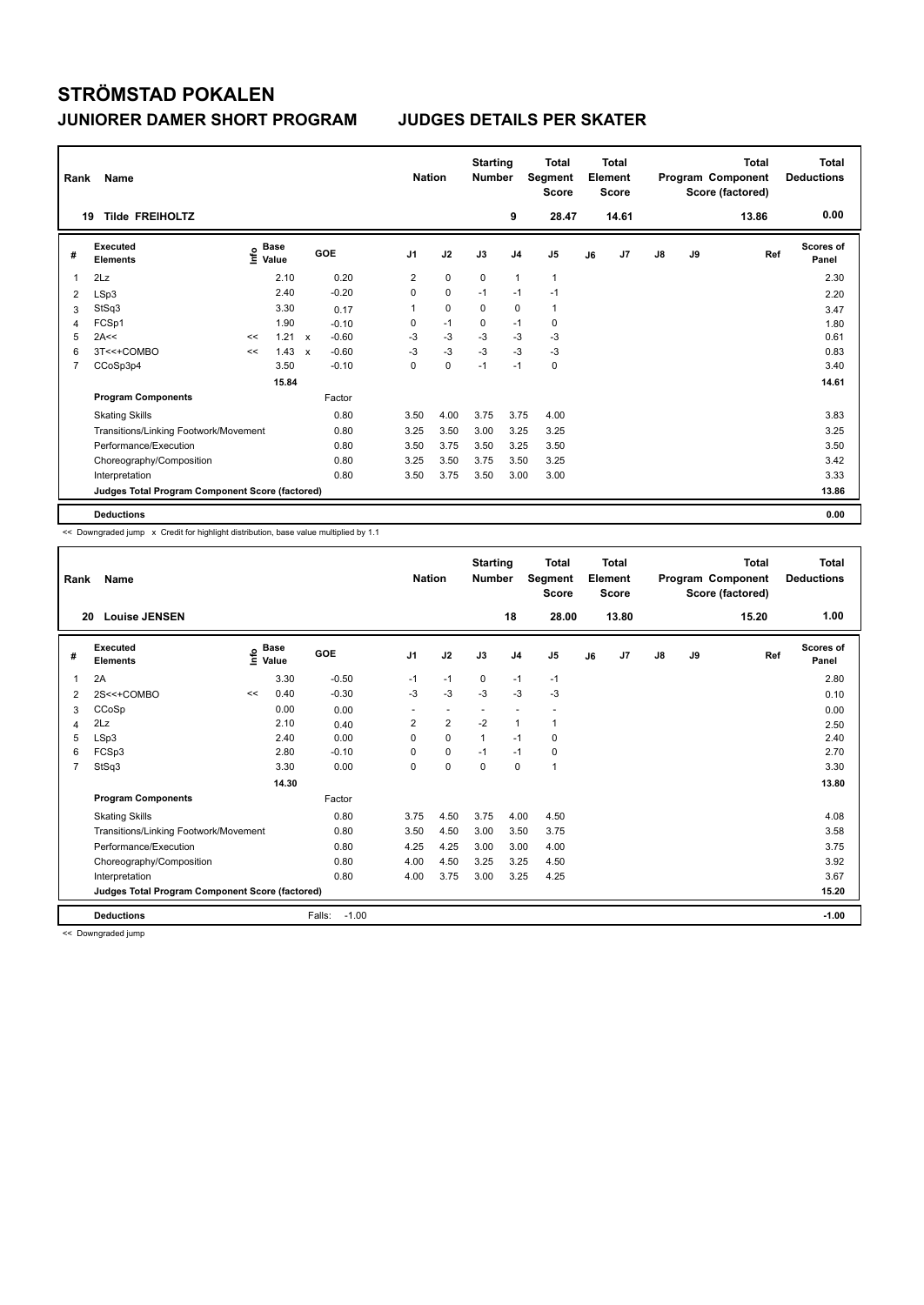| Rank           | Name                                            |      |                      |              |         | <b>Nation</b>  |                | <b>Starting</b><br><b>Number</b> |                | <b>Total</b><br>Segment<br><b>Score</b> |    | <b>Total</b><br>Element<br><b>Score</b> |               |    | Total<br>Program Component<br>Score (factored) | Total<br><b>Deductions</b> |
|----------------|-------------------------------------------------|------|----------------------|--------------|---------|----------------|----------------|----------------------------------|----------------|-----------------------------------------|----|-----------------------------------------|---------------|----|------------------------------------------------|----------------------------|
|                | <b>Alexandra LINDELL</b><br>21                  |      |                      |              |         |                |                |                                  | 8              | 27.82                                   |    | 14.88                                   |               |    | 12.94                                          | 0.00                       |
| #              | Executed<br><b>Elements</b>                     | Info | <b>Base</b><br>Value |              | GOE     | J <sub>1</sub> | J2             | J3                               | J <sub>4</sub> | J <sub>5</sub>                          | J6 | J7                                      | $\mathsf{J}8$ | J9 | Ref                                            | <b>Scores of</b><br>Panel  |
| $\overline{1}$ | 2A<<                                            | <<   | 1.10                 |              | $-0.60$ | -3             | $-3$           | -3                               | -3             | $-3$                                    |    |                                         |               |    |                                                | 0.50                       |
| 2              | 2S+COMBO                                        |      | 1.30                 |              | $-0.60$ | -3             | $-3$           | $-3$                             | $-3$           | $-3$                                    |    |                                         |               |    |                                                | 0.70                       |
| 3              | FCSp2                                           |      | 2.30                 |              | $-0.10$ | 0              | $\mathbf 0$    | 0                                | $-1$           | $-1$                                    |    |                                         |               |    |                                                | 2.20                       |
| 4              | LSp3                                            |      | 2.40                 |              | 0.17    | 0              | $\overline{2}$ | 0                                | $\mathbf 0$    | $\mathbf{1}$                            |    |                                         |               |    |                                                | 2.57                       |
| 5              | 2Lz                                             |      | 2.31                 | $\mathsf{x}$ | $-0.20$ | $\Omega$       | $-2$           | $-2$                             | $\mathbf 0$    | 0                                       |    |                                         |               |    |                                                | 2.11                       |
| 6              | StSq3                                           |      | 3.30                 |              | 0.00    | 0              | $\mathbf 0$    | $-1$                             | $\mathbf 0$    | 0                                       |    |                                         |               |    |                                                | 3.30                       |
| $\overline{7}$ | CCoSp3p4                                        |      | 3.50                 |              | 0.00    | 0              | $\mathbf 0$    | $\mathbf 0$                      | $\mathbf 0$    | $\mathbf 0$                             |    |                                         |               |    |                                                | 3.50                       |
|                |                                                 |      | 16.21                |              |         |                |                |                                  |                |                                         |    |                                         |               |    |                                                | 14.88                      |
|                | <b>Program Components</b>                       |      |                      |              | Factor  |                |                |                                  |                |                                         |    |                                         |               |    |                                                |                            |
|                | <b>Skating Skills</b>                           |      |                      |              | 0.80    | 3.25           | 4.00           | 3.25                             | 3.25           | 3.75                                    |    |                                         |               |    |                                                | 3.42                       |
|                | Transitions/Linking Footwork/Movement           |      |                      |              | 0.80    | 2.75           | 3.50           | 3.00                             | 2.75           | 3.50                                    |    |                                         |               |    |                                                | 3.08                       |
|                | Performance/Execution                           |      |                      |              | 0.80    | 3.00           | 4.00           | 2.75                             | 3.00           | 3.50                                    |    |                                         |               |    |                                                | 3.17                       |
|                | Choreography/Composition                        |      |                      |              | 0.80    | 3.00           | 4.00           | 3.50                             | 3.25           | 3.75                                    |    |                                         |               |    |                                                | 3.50                       |
|                | Interpretation                                  |      |                      |              | 0.80    | 2.75           | 3.50           | 2.75                             | 3.00           | 3.25                                    |    |                                         |               |    |                                                | 3.00                       |
|                | Judges Total Program Component Score (factored) |      |                      |              |         |                |                |                                  |                |                                         |    |                                         |               |    |                                                | 12.94                      |
|                | <b>Deductions</b>                               |      |                      |              |         |                |                |                                  |                |                                         |    |                                         |               |    |                                                | 0.00                       |

<< Downgraded jump x Credit for highlight distribution, base value multiplied by 1.1

| Rank | <b>Name</b>                                     |         |                    |         |                | <b>Nation</b> |      | <b>Starting</b><br><b>Number</b> |                | Segment | <b>Total</b><br><b>Score</b> |    | Total<br>Element<br><b>Score</b> |    |    | <b>Total</b><br>Program Component<br>Score (factored) | <b>Total</b><br><b>Deductions</b> |
|------|-------------------------------------------------|---------|--------------------|---------|----------------|---------------|------|----------------------------------|----------------|---------|------------------------------|----|----------------------------------|----|----|-------------------------------------------------------|-----------------------------------|
| 22   | <b>Ildi ADOK</b>                                |         |                    |         |                |               |      |                                  | 12             |         | 27.67                        |    | 14.31                            |    |    | 13.36                                                 | 0.00                              |
| #    | Executed<br><b>Elements</b>                     |         | $\frac{e}{2}$ Base | GOE     | J <sub>1</sub> |               | J2   | J3                               | J <sub>4</sub> | J5      |                              | J6 | J <sub>7</sub>                   | J8 | J9 | Ref                                                   | <b>Scores of</b><br>Panel         |
| 1    | 2A<                                             | $\,<\,$ | 2.30               | $-1.00$ | $-2$           |               | $-2$ | $-2$                             | $-2$           | $-2$    |                              |    |                                  |    |    |                                                       | 1.30                              |
| 2    | $3Lo<<+2T<<$                                    | <<      | 2.20               | $-0.90$ | $-3$           |               | $-3$ | $-3$                             | $-3$           | $-3$    |                              |    |                                  |    |    |                                                       | 1.30                              |
| 3    | FCSp2                                           |         | 2.30               | $-0.40$ | $-1$           |               | $-2$ | $-2$                             | $-1$           | $-1$    |                              |    |                                  |    |    |                                                       | 1.90                              |
| 4    | LSp2                                            |         | 1.90               | $-0.40$ | $\Omega$       |               | $-2$ | $-2$                             | $-1$           | $-1$    |                              |    |                                  |    |    |                                                       | 1.50                              |
| 5    | StSq2                                           |         | 2.60               | 0.00    | $\Omega$       |               | 0    | $-1$                             | 0              | 0       |                              |    |                                  |    |    |                                                       | 2.60                              |
| 6    | 2Lz                                             |         | 2.31 x             | 0.00    | 1              |               | 0    | $-1$                             | $\Omega$       | 0       |                              |    |                                  |    |    |                                                       | 2.31                              |
| 7    | CCoSp3p4                                        |         | 3.50               | $-0.10$ | $\Omega$       |               | $-1$ | $\Omega$                         | $-1$           | 0       |                              |    |                                  |    |    |                                                       | 3.40                              |
|      |                                                 |         | 17.11              |         |                |               |      |                                  |                |         |                              |    |                                  |    |    |                                                       | 14.31                             |
|      | <b>Program Components</b>                       |         |                    | Factor  |                |               |      |                                  |                |         |                              |    |                                  |    |    |                                                       |                                   |
|      | <b>Skating Skills</b>                           |         |                    | 0.80    | 3.50           |               | 3.75 | 3.25                             | 3.25           | 3.50    |                              |    |                                  |    |    |                                                       | 3.42                              |
|      | Transitions/Linking Footwork/Movement           |         |                    | 0.80    | 3.00           |               | 3.50 | 2.75                             | 3.25           | 3.25    |                              |    |                                  |    |    |                                                       | 3.17                              |
|      | Performance/Execution                           |         |                    | 0.80    | 3.50           |               | 4.25 | 2.75                             | 3.50           | 3.25    |                              |    |                                  |    |    |                                                       | 3.42                              |
|      | Choreography/Composition                        |         |                    | 0.80    | 3.25           |               | 3.75 | 3.25                             | 3.50           | 3.50    |                              |    |                                  |    |    |                                                       | 3.42                              |
|      | Interpretation                                  |         |                    | 0.80    | 3.25           |               | 3.50 | 2.75                             | 3.25           | 3.25    |                              |    |                                  |    |    |                                                       | 3.25                              |
|      | Judges Total Program Component Score (factored) |         |                    |         |                |               |      |                                  |                |         |                              |    |                                  |    |    |                                                       | 13.36                             |
|      | <b>Deductions</b>                               |         |                    |         |                |               |      |                                  |                |         |                              |    |                                  |    |    |                                                       | 0.00                              |

< Under-rotated jump << Downgraded jump x Credit for highlight distribution, base value multiplied by 1.1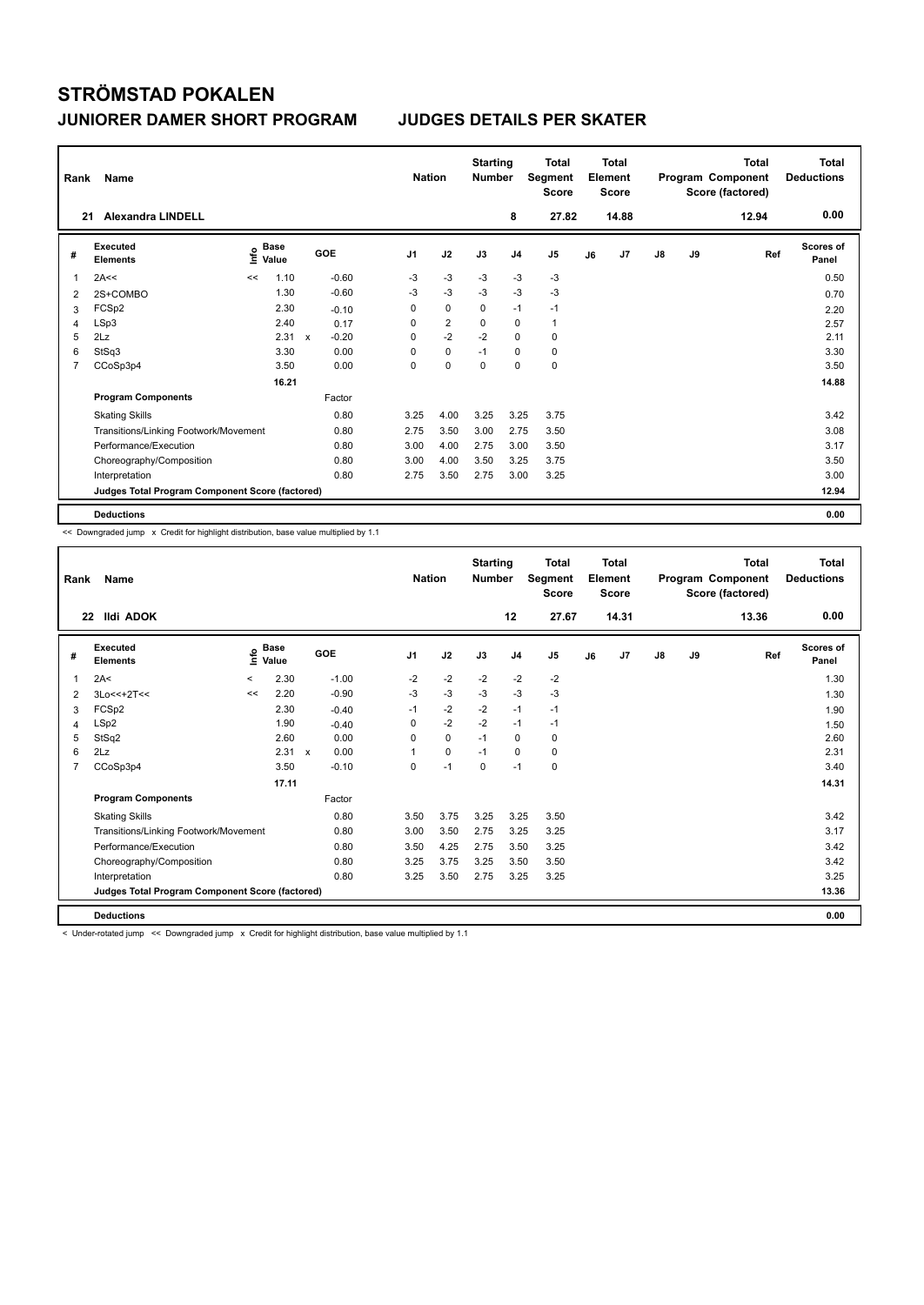| Rank           | Name                                            |      |                      |                   | <b>Nation</b>  |             | <b>Starting</b><br><b>Number</b> |                | Total<br>Segment<br><b>Score</b> |    | <b>Total</b><br>Element<br><b>Score</b> |               |    | <b>Total</b><br>Program Component<br>Score (factored) | Total<br><b>Deductions</b> |
|----------------|-------------------------------------------------|------|----------------------|-------------------|----------------|-------------|----------------------------------|----------------|----------------------------------|----|-----------------------------------------|---------------|----|-------------------------------------------------------|----------------------------|
| 23             | <b>Elsa SPENNINGE</b>                           |      |                      |                   |                |             |                                  | 17             | 27.35                            |    | 12.53                                   |               |    | 15.82                                                 | 1.00                       |
| #              | Executed<br><b>Elements</b>                     | ١nfo | <b>Base</b><br>Value | <b>GOE</b>        | J <sub>1</sub> | J2          | J3                               | J <sub>4</sub> | J <sub>5</sub>                   | J6 | J7                                      | $\mathsf{J}8$ | J9 | Ref                                                   | <b>Scores of</b><br>Panel  |
| $\mathbf 1$    | 3S<<+COMBO                                      | <<   | 1.30                 | $-0.60$           | -3             | $-3$        | $-3$                             | $-3$           | $-3$                             |    |                                         |               |    |                                                       | 0.70                       |
| 2              | 2A<<                                            | <<   | 1.10                 | $-0.60$           | $-3$           | $-3$        | $-3$                             | $-3$           | $-3$                             |    |                                         |               |    |                                                       | 0.50                       |
| 3              | 2Lz                                             |      | 2.10                 | 0.00              | $-1$           | $\mathbf 0$ | $\Omega$                         | $\mathbf 0$    | 0                                |    |                                         |               |    |                                                       | 2.10                       |
| 4              | FCSp2                                           |      | 2.30                 | 0.00              | 0              | $\mathbf 0$ | $\mathbf 0$                      | $-1$           | $\mathbf 0$                      |    |                                         |               |    |                                                       | 2.30                       |
| 5              | StSq2                                           |      | 2.60                 | 0.33              | 1              | $\mathbf 0$ | $\mathbf 0$                      | 2              | $\mathbf{1}$                     |    |                                         |               |    |                                                       | 2.93                       |
| 6              | LSp3                                            |      | 2.40                 | 0.00              | $\Omega$       | $\mathbf 0$ | $-1$                             | $\mathbf{1}$   | 0                                |    |                                         |               |    |                                                       | 2.40                       |
| $\overline{7}$ | CCoSp2p2                                        |      | 1.80                 | $-0.20$           | $-1$           | $-1$        | $-1$                             | $\mathbf 0$    | 0                                |    |                                         |               |    |                                                       | 1.60                       |
|                |                                                 |      | 13.60                |                   |                |             |                                  |                |                                  |    |                                         |               |    |                                                       | 12.53                      |
|                | <b>Program Components</b>                       |      |                      | Factor            |                |             |                                  |                |                                  |    |                                         |               |    |                                                       |                            |
|                | <b>Skating Skills</b>                           |      |                      | 0.80              | 3.75           | 4.00        | 3.75                             | 4.50           | 4.25                             |    |                                         |               |    |                                                       | 4.00                       |
|                | Transitions/Linking Footwork/Movement           |      |                      | 0.80              | 3.50           | 4.00        | 3.50                             | 3.75           | 3.75                             |    |                                         |               |    |                                                       | 3.67                       |
|                | Performance/Execution                           |      |                      | 0.80              | 3.50           | 4.25        | 3.75                             | 4.00           | 4.50                             |    |                                         |               |    |                                                       | 4.00                       |
|                | Choreography/Composition                        |      |                      | 0.80              | 3.50           | 4.00        | 4.00                             | 3.75           | 4.50                             |    |                                         |               |    |                                                       | 3.92                       |
|                | Interpretation                                  |      |                      | 0.80              | 3.50           | 4.00        | 4.25                             | 4.25           | 4.25                             |    |                                         |               |    |                                                       | 4.17                       |
|                | Judges Total Program Component Score (factored) |      |                      |                   |                |             |                                  |                |                                  |    |                                         |               |    |                                                       | 15.82                      |
|                | <b>Deductions</b>                               |      |                      | $-1.00$<br>Falls: |                |             |                                  |                |                                  |    |                                         |               |    |                                                       | $-1.00$                    |

<< Downgraded jump

| Rank           | Name                                            |      |                      |                   |                | <b>Nation</b> | <b>Starting</b><br><b>Number</b> |                | <b>Total</b><br>Segment<br><b>Score</b> |    | <b>Total</b><br>Element<br><b>Score</b> |               |    | <b>Total</b><br>Program Component<br>Score (factored) | Total<br><b>Deductions</b> |
|----------------|-------------------------------------------------|------|----------------------|-------------------|----------------|---------------|----------------------------------|----------------|-----------------------------------------|----|-----------------------------------------|---------------|----|-------------------------------------------------------|----------------------------|
|                | <b>Matilda LARSSON</b><br>24                    |      |                      |                   |                |               |                                  | 25             | 27.28                                   |    | 13.80                                   |               |    | 14.48                                                 | 1.00                       |
| #              | Executed<br><b>Elements</b>                     | ١nfo | <b>Base</b><br>Value | GOE               | J <sub>1</sub> | J2            | J3                               | J <sub>4</sub> | J5                                      | J6 | J7                                      | $\mathsf{J}8$ | J9 | Ref                                                   | <b>Scores of</b><br>Panel  |
| 1              | 2A<<                                            | <<   | 1.10                 | $-0.60$           | $-3$           | $-3$          | $-3$                             | $-3$           | $-3$                                    |    |                                         |               |    |                                                       | 0.50                       |
| 2              | FCSp2                                           |      | 2.30                 | $-0.20$           | 1              | $-1$          | $-1$                             | $-1$           | 0                                       |    |                                         |               |    |                                                       | 2.10                       |
| 3              | 2Lz                                             |      | 2.10                 | 0.10              |                | 0             | 1                                | 0              | 0                                       |    |                                         |               |    |                                                       | 2.20                       |
| 4              | LSp2                                            |      | 1.90                 | 0.17              | 0              | 0             | $\mathbf 1$                      | 0              | 1                                       |    |                                         |               |    |                                                       | 2.07                       |
| 5              | 3S<<+COMBO                                      | <<   | $1.43 \times$        | $-0.60$           | $-3$           | $-3$          | -3                               | $-3$           | $-3$                                    |    |                                         |               |    |                                                       | 0.83                       |
| 6              | CCoSp3p3                                        |      | 3.00                 | 0.50              | 1              | $\mathbf{1}$  | 1                                | 0              | 1                                       |    |                                         |               |    |                                                       | 3.50                       |
| $\overline{7}$ | StSq2                                           |      | 2.60                 | 0.00              | 0              | $-1$          | $\Omega$                         | 0              | 0                                       |    |                                         |               |    |                                                       | 2.60                       |
|                |                                                 |      | 14.43                |                   |                |               |                                  |                |                                         |    |                                         |               |    |                                                       | 13.80                      |
|                | <b>Program Components</b>                       |      |                      | Factor            |                |               |                                  |                |                                         |    |                                         |               |    |                                                       |                            |
|                | <b>Skating Skills</b>                           |      |                      | 0.80              | 3.75           | 4.00          | 4.00                             | 3.25           | 3.50                                    |    |                                         |               |    |                                                       | 3.75                       |
|                | Transitions/Linking Footwork/Movement           |      |                      | 0.80              | 3.50           | 3.50          | 3.75                             | 3.50           | 3.25                                    |    |                                         |               |    |                                                       | 3.50                       |
|                | Performance/Execution                           |      |                      | 0.80              | 3.75           | 4.00          | 3.75                             | 2.75           | 3.50                                    |    |                                         |               |    |                                                       | 3.67                       |
|                | Choreography/Composition                        |      |                      | 0.80              | 3.50           | 4.00          | 4.00                             | 3.25           | 3.75                                    |    |                                         |               |    |                                                       | 3.75                       |
|                | Interpretation                                  |      |                      | 0.80              | 3.75           | 3.75          | 3.25                             | 2.75           | 3.25                                    |    |                                         |               |    |                                                       | 3.42                       |
|                | Judges Total Program Component Score (factored) |      |                      |                   |                |               |                                  |                |                                         |    |                                         |               |    |                                                       | 14.48                      |
|                | <b>Deductions</b>                               |      |                      | Falls:<br>$-1.00$ |                |               |                                  |                |                                         |    |                                         |               |    |                                                       | $-1.00$                    |

<< Downgraded jump x Credit for highlight distribution, base value multiplied by 1.1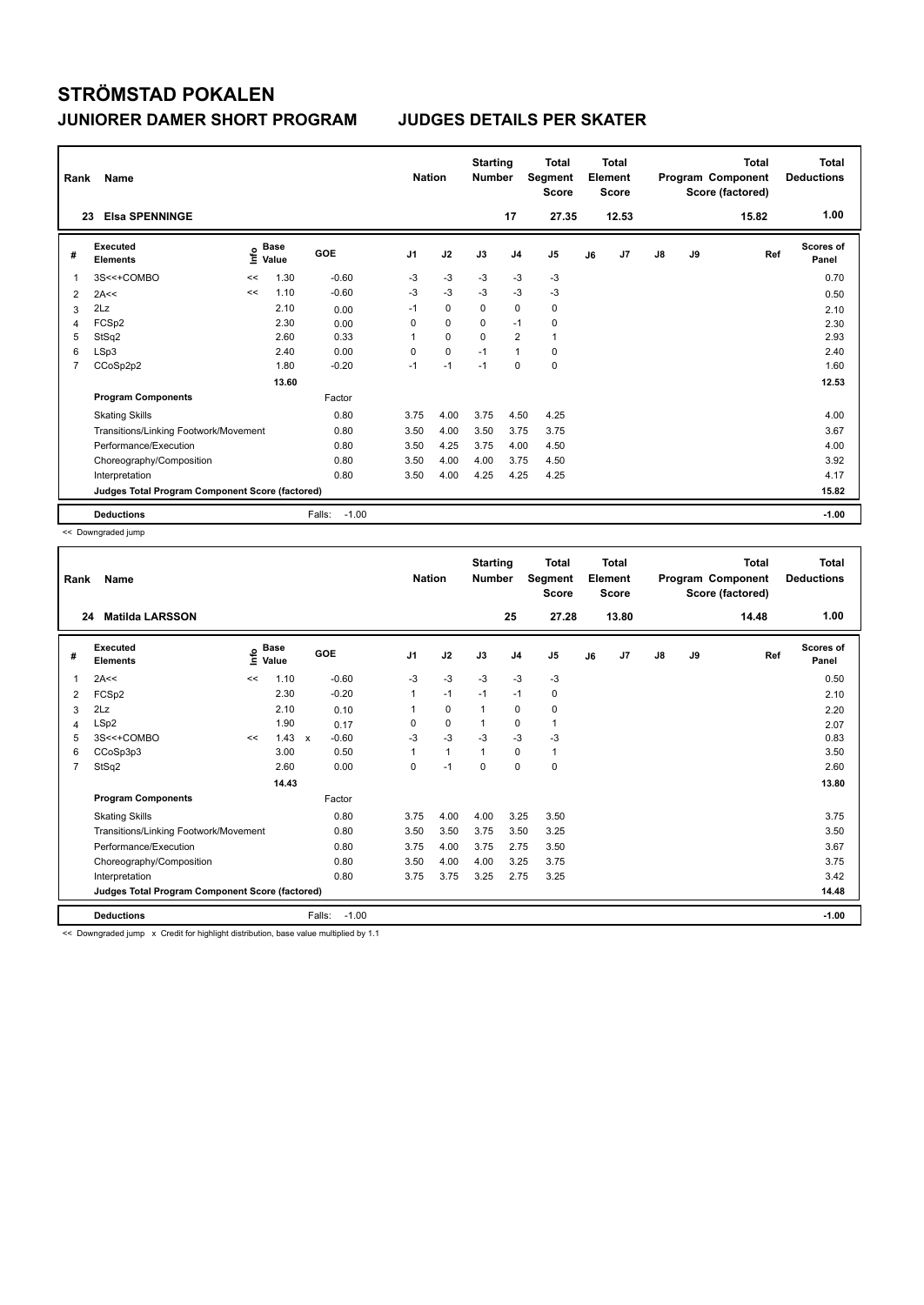| Rank | Name                                            |         | <b>Nation</b>                    |              | <b>Starting</b><br><b>Number</b> | <b>Total</b><br>Segment<br><b>Score</b> | <b>Total</b><br>Element<br><b>Score</b> |             | Program Component |             | <b>Total</b><br>Score (factored) | Total<br><b>Deductions</b> |               |      |       |                    |
|------|-------------------------------------------------|---------|----------------------------------|--------------|----------------------------------|-----------------------------------------|-----------------------------------------|-------------|-------------------|-------------|----------------------------------|----------------------------|---------------|------|-------|--------------------|
|      | <b>Alice NYMAN</b><br>25                        |         |                                  |              |                                  |                                         |                                         |             | 5                 | 26.99       |                                  | 14.75                      |               |      | 14.24 | 2.00               |
| #    | Executed<br><b>Elements</b>                     |         | <b>Base</b><br>e Base<br>⊆ Value |              | GOE                              | J <sub>1</sub>                          | J2                                      | J3          | J <sub>4</sub>    | J5          | J6                               | J7                         | $\mathsf{J}8$ | J9   | Ref   | Scores of<br>Panel |
| 1    | 2A<                                             | $\prec$ | 2.30                             |              | $-1.50$                          | $-3$                                    | $-3$                                    | $-3$        | $-3$              | $-3$        |                                  |                            |               |      |       | 0.80               |
| 2    | FCSp1                                           |         | 1.90                             |              | $-0.50$                          | $-1$                                    | $-2$                                    | $-2$        | $-2$              | $-1$        |                                  |                            |               |      |       | 1.40               |
| 3    | $2Lo+3Lo<<$                                     | <<      | 3.60                             |              | $-0.90$                          | $-3$                                    | $-3$                                    | $-3$        | $-3$              | $-3$        |                                  |                            |               |      |       | 2.70               |
| 4    | CCoSp3p3                                        |         | 3.00                             |              | 0.00                             | 0                                       | $\mathbf 0$                             | $\mathbf 0$ | $-1$              | $\mathbf 0$ |                                  |                            |               |      |       | 3.00               |
| 5    | StSq3                                           |         | 3.30                             |              | 0.00                             | 0                                       | $\mathbf 0$                             | $-1$        | $\mathbf{1}$      | $\mathbf 0$ |                                  |                            |               |      |       | 3.30               |
| 6    | 2Lze                                            | e       | 1.65                             | $\mathsf{x}$ | $-0.60$                          | $-2$                                    | $-2$                                    | $-3$        | $-1$              | $-2$        |                                  |                            |               |      |       | 1.05               |
| 7    | LSp4                                            |         | 2.70                             |              | $-0.20$                          | 0                                       | $-1$                                    | $-1$        | 0                 | $-1$        |                                  |                            |               |      |       | 2.50               |
|      |                                                 |         |                                  |              |                                  |                                         |                                         |             |                   |             |                                  | 14.75                      |               |      |       |                    |
|      | <b>Program Components</b>                       |         |                                  |              | Factor                           |                                         |                                         |             |                   |             |                                  |                            |               |      |       |                    |
|      | <b>Skating Skills</b>                           |         | 0.80                             | 3.25         | 4.50                             | 3.50                                    | 4.25                                    | 3.75        |                   |             |                                  |                            |               | 3.83 |       |                    |
|      | Transitions/Linking Footwork/Movement           |         | 0.80                             | 3.00         | 4.25                             | 3.00                                    | 3.75                                    | 3.25        |                   |             |                                  |                            |               | 3.33 |       |                    |
|      | Performance/Execution                           |         | 0.80                             | 3.50         | 4.25                             | 2.75                                    | 3.75                                    | 3.50        |                   |             |                                  |                            |               | 3.58 |       |                    |
|      | Choreography/Composition                        |         |                                  |              | 0.80                             | 3.25                                    | 3.75                                    | 3.25        | 4.00              | 3.50        |                                  |                            |               |      |       | 3.50               |
|      | Interpretation                                  |         |                                  |              | 0.80                             | 3.25                                    | 4.00                                    | 3.25        | 4.25              | 3.50        |                                  |                            |               |      |       | 3.58               |
|      | Judges Total Program Component Score (factored) |         |                                  |              |                                  |                                         |                                         |             |                   |             |                                  |                            |               |      |       | 14.24              |
|      | <b>Deductions</b>                               |         |                                  |              | $-2.00$<br>Falls:                |                                         |                                         |             |                   |             |                                  |                            |               |      |       | $-2.00$            |

< Under-rotated jump << Downgraded jump x Credit for highlight distribution, base value multiplied by 1.1 e Wrong edge

| Rank | Name                                            |                            | <b>Nation</b> |            | <b>Starting</b><br><b>Number</b> | <b>Total</b><br>Segment<br><b>Score</b> | <b>Total</b><br>Element<br><b>Score</b> |          |                |              | <b>Total</b><br>Program Component<br>Score (factored) | <b>Total</b><br><b>Deductions</b> |               |    |       |                           |
|------|-------------------------------------------------|----------------------------|---------------|------------|----------------------------------|-----------------------------------------|-----------------------------------------|----------|----------------|--------------|-------------------------------------------------------|-----------------------------------|---------------|----|-------|---------------------------|
| 26   | <b>Ebba LINDEVRET</b>                           |                            |               |            |                                  |                                         |                                         |          | 19             | 26.08        |                                                       | 12.88                             |               |    | 13.20 | 0.00                      |
| #    | Executed<br><b>Elements</b>                     | <b>Base</b><br>۴ô<br>Value |               | <b>GOE</b> |                                  | J1                                      | J2                                      | J3       | J <sub>4</sub> | J5           | J6                                                    | J7                                | $\mathsf{J}8$ | J9 | Ref   | <b>Scores of</b><br>Panel |
| 1    | 2A<<                                            | <<                         | 1.10          |            | $-0.60$                          | $-3$                                    | $-3$                                    | $-3$     | $-3$           | $-3$         |                                                       |                                   |               |    |       | 0.50                      |
| 2    | 3S<<+COMBO                                      | <<                         | 1.30          |            | $-0.60$                          | $-3$                                    | $-3$                                    | $-3$     | $-3$           | $-3$         |                                                       |                                   |               |    |       | 0.70                      |
| 3    | FCSp2                                           |                            | 2.30          |            | 0.07                             | 1                                       | $-1$                                    | 0        | $-1$           | $\mathbf{1}$ |                                                       |                                   |               |    |       | 2.37                      |
| 4    | LSp2                                            |                            | 1.90          |            | $-0.20$                          | 0                                       | $-1$                                    | $-1$     | $\Omega$       | $-1$         |                                                       |                                   |               |    |       | 1.70                      |
| 5    | StSq2                                           |                            | 2.60          |            | 0.00                             |                                         | 0                                       | $-1$     | 0              | 0            |                                                       |                                   |               |    |       | 2.60                      |
| 6    | 2Lz                                             |                            | 2.31 x        |            | $-0.70$                          | $-2$                                    | $-2$                                    | $-3$     | $-3$           | $-2$         |                                                       |                                   |               |    |       | 1.61                      |
| 7    | CCoSp3p4                                        |                            | 3.50          |            | $-0.10$                          | $\Omega$                                | $\mathbf 0$                             | $\Omega$ | $-1$           | $-1$         |                                                       |                                   |               |    |       | 3.40                      |
|      |                                                 |                            |               |            |                                  |                                         |                                         |          |                |              |                                                       | 12.88                             |               |    |       |                           |
|      | <b>Program Components</b>                       |                            |               |            | Factor                           |                                         |                                         |          |                |              |                                                       |                                   |               |    |       |                           |
|      | <b>Skating Skills</b>                           |                            |               |            | 0.80                             | 3.50                                    | 3.75                                    | 3.25     | 3.00           | 3.75         |                                                       |                                   |               |    |       | 3.50                      |
|      | Transitions/Linking Footwork/Movement           |                            |               |            |                                  | 3.00                                    | 3.50                                    | 3.00     | 2.75           | 3.00         |                                                       |                                   |               |    |       | 3.00                      |
|      | Performance/Execution                           |                            |               |            | 0.80                             | 3.75                                    | 4.25                                    | 2.75     | 3.00           | 3.25         |                                                       |                                   |               |    |       | 3.33                      |
|      | Choreography/Composition                        |                            |               |            | 0.80                             | 3.50                                    | 3.75                                    | 3.25     | 3.00           | 3.50         |                                                       |                                   |               |    |       | 3.42                      |
|      | Interpretation                                  |                            |               |            | 0.80                             | 3.50                                    | 3.50                                    | 2.75     | 3.00           | 3.25         |                                                       |                                   |               |    |       | 3.25                      |
|      | Judges Total Program Component Score (factored) |                            |               |            |                                  |                                         |                                         |          |                |              |                                                       |                                   |               |    |       | 13.20                     |
|      | <b>Deductions</b>                               |                            |               |            |                                  |                                         |                                         |          |                |              |                                                       |                                   |               |    |       | 0.00                      |

<< Downgraded jump x Credit for highlight distribution, base value multiplied by 1.1